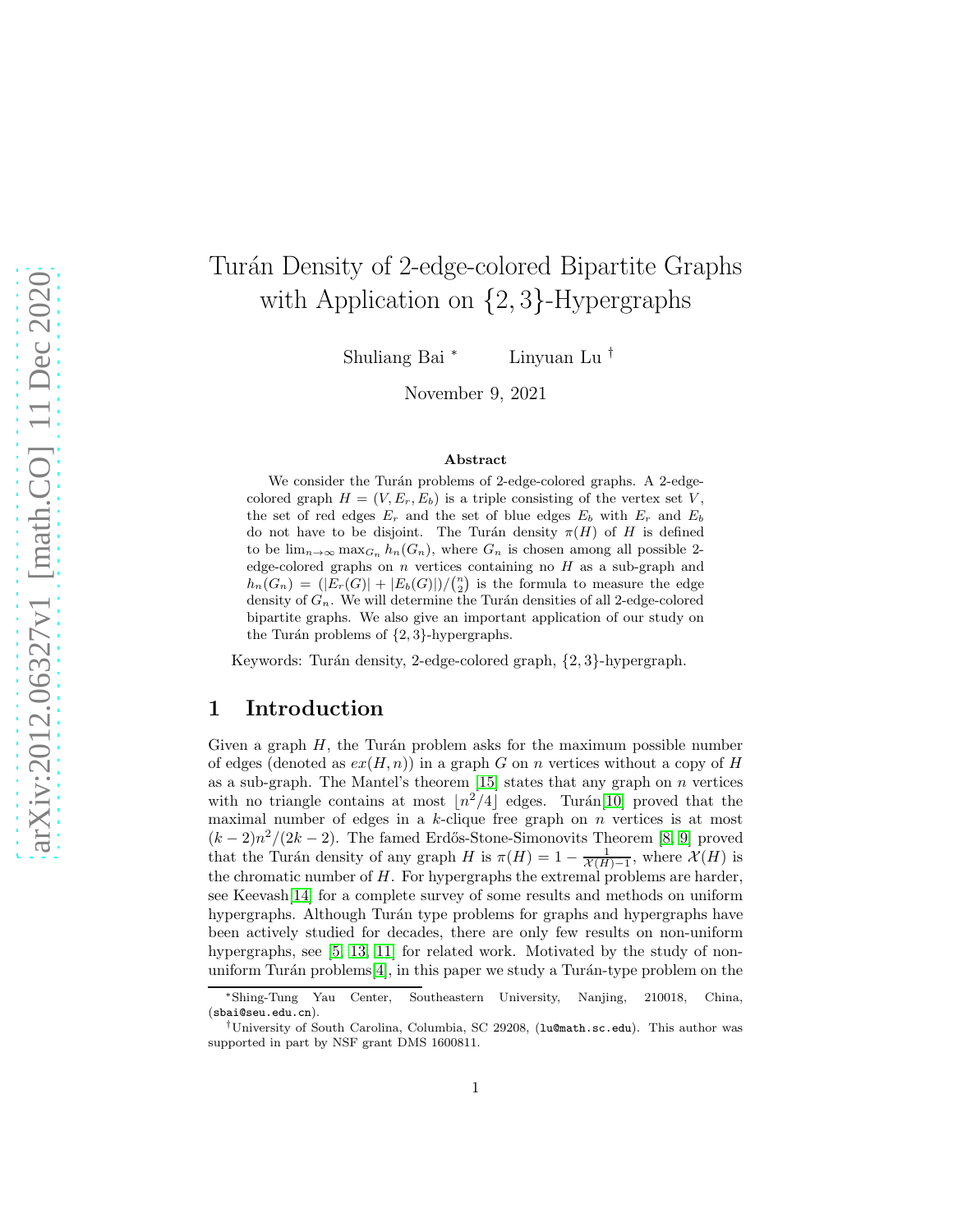edge-colored graphs and show an application on Turán problems of non-uniform hypergraphs of edge size 2 or 3.

A hypergraph  $H = (V, E)$  consists of a vertex set V and an edge set  $E \subseteq 2^V$ . An r-uniform hypergraph is a hypergraph such that all its hyperedges have size r. Given positive integers  $k \ge r \ge 2$ , and a set of colors C, with  $|C| = k$ , a k-edge-colored r-uniform hypergraph  $H$  (for short, k-colored r-graph) is an r-uniform hypergraph that allows  $k$  different colors on each hyperedge. We express H as  $H = (V, E_1, E_2, \ldots, E_k)$  where  $E_i$  denotes the set of hyperedges colored by ith color in C, note  $E_1, E_2, \ldots, E_k$  do not have to be disjoint. We say H' is a sub-graph of H, denoted by  $H' \subseteq H$ , if  $V(H') \subseteq V(H)$ ,  $E_i(H') \subseteq E_i(H)$ for every i. Given a family of k-colored r-graphs  $H$ , we say G is  $H$ -free if it doesn't contain any member of  $H$  as a sub-graph. To measure the edge density of G of size n, we use  $h_n(G)$ , which is defined by

$$
h_n(G) := \sum_{i=1}^k \frac{|E_i(G)|}{\binom{n}{r}},
$$

where  $n = |V(G)|$ . Then we define the Turán density of H as

$$
\pi(\mathcal{H}) := \lim_{n \to \infty} \pi_n(\mathcal{H}) = \lim_{n \to \infty} \max_{G_n} h_n(G_n),
$$

where the maximum is taken over all  $H$ -free k-colored r-graphs  $G_n$  on n vertices.

By a simple average argument of Katona-Nemetz-Simonovits theorem[\[12\]](#page-20-9), this limit always exists.

**Theorem 1.** *G* For any fixed family H of k-colored r-graphs,  $\pi(\mathcal{H})$  is well*defined, i.e.*  $\lim_{n\to\infty} \pi_n(\mathcal{H})$  *exists.* 

When  $\mathcal{H} = \{H\}$ , we simply write  $\pi(\{H\})$  as  $\pi(H)$ . Note that  $\pi(\mathcal{H})$  agrees with the definition of

$$
\pi(\mathcal{H})=\frac{ex(\mathcal{H},n)}{\binom{n}{r}},
$$

where  $ex(\mathcal{H}, n)$  is the maximum number of hyperedges in an *n*-vertex  $\mathcal{H}$ -free  $k$ -colored  $r$ -graph.

In this paper, we let  $k = 2$ . A 2-edge-colored graph is a simple graph (without loops) where each edge is colored either red or blue, or both. We call an edge a double-colored edge if it is colored with both colors. For short, we call the 2-edge-colored graphs simply as 2-colored graphs. A 2-colored graph  $H$  can be written as a triple  $H = (V, E_r, E_b)$  where V is the vertex set,  $E_r \subseteq {V \choose 2}$  is the set of red edges and  $E_b \subseteq {V \choose 2}$  is the set of blue edges. Denote  $|E_r|$  and  $|E_b|$  as the size of each set, denote  $H_r$ ,  $H_b$  as the induced sub-graphs of H generated by all the red edges and all the blue edges respectively. A graph can be considered as a special 2-colored graph with only one color. We say H is *proper* if there exists at least one edge in each class  $E_r$  and  $E_b$ . Throughout the paper, we consider the proper 2-colored graphs. The results in this paper is finished in year 2018 and recently we were noticed that our study is similar but different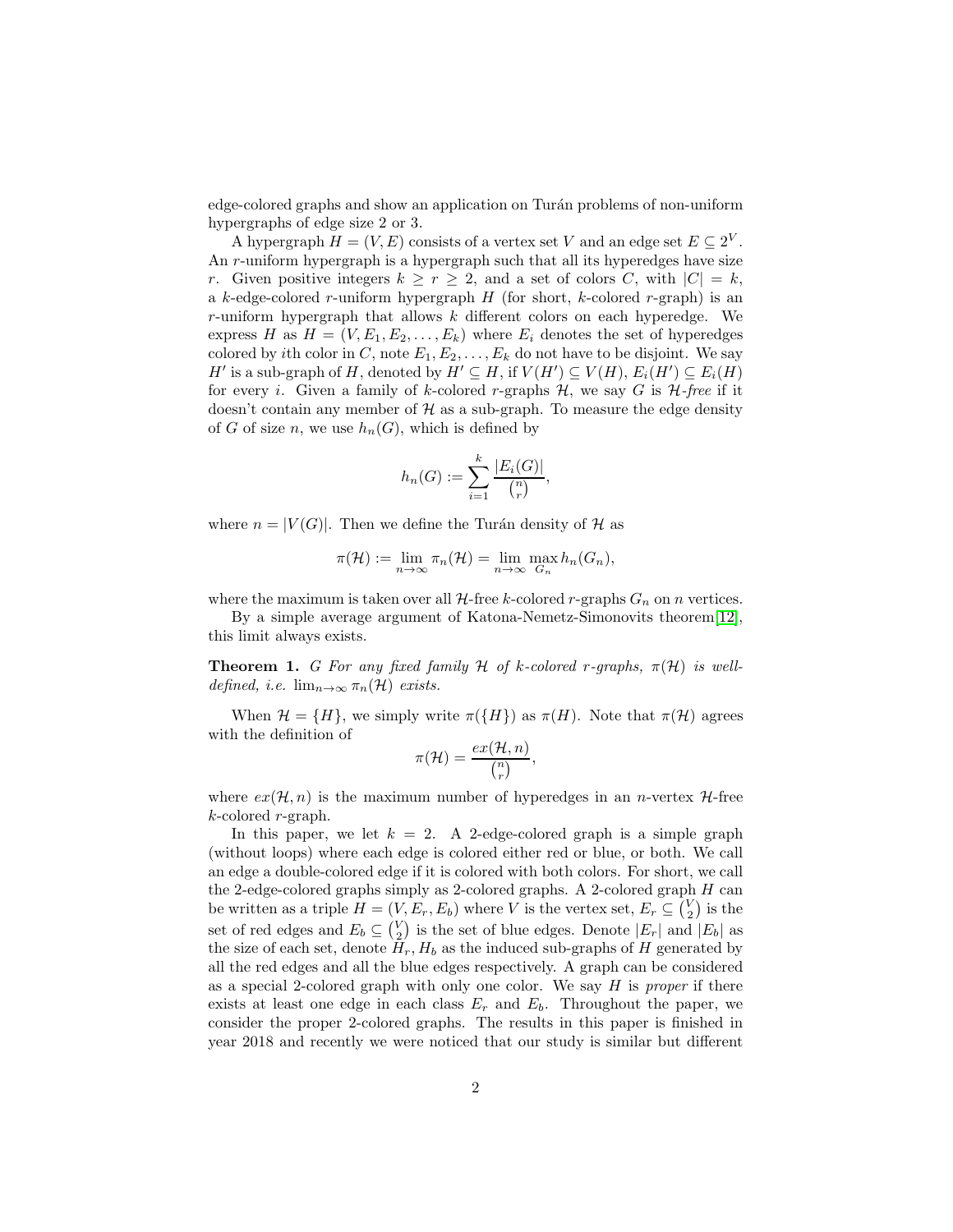to a Turán problem on edge-colored graphs defined by Diwan and Mubayi[\[1\]](#page-19-0) in which the authors ask for the minimum  $m$ , such that the 2-colored graph  $G$ , if both its red and blue edges are at least  $m + 1$ , contains a given 2-colored graph  $F$ ? What we do differently in this paper is the study of the Turán density define above for 2-colored graphs.

It is easy to see that  $\pi(H) \geq 1$  for any proper 2-colored graph H, since we can take a complete graph with all edges a single color that does not contain a copy of  $H$ .

Definition 1. *A* 2*-colored graph* H *is called bipartite if* H *does not contain an odd cycle of length*  $l \geq 3$  *with all edges colored by the same color.* 

For a 2-colored graph H, we say H is *degenerate* if  $\pi(H) = 1$ . Note that if H is degenerate, then it must be bipartite. Otherwise, say  $H_b = (V, E_b)$  is not a bipartite graph, one may consider the union of the red complete graph and an extremal graph respect to  $H_b$ , then the resulting graph is a  $H$ -free 2-colored graph with edge density at least  $1 + \pi(H_b) > 1$ , a contradiction.

In this paper, we will determine the Turán densities of all 2-colored bipartite graphs and characterize the 2-colored graphs achieving these Turán values. The notation [n] is the set of  $\{1,\ldots,n\}$ . For convenience, we represent an edge  $\{a,b\}$ by ab.

Definition 2. *Given two* k*-colored* r*-graphs* G *and* H*, a graph homomporhism is a map*  $f: V(G) \to V(H)$  *which keeps the colored edges, that is,*  $f(e) \in E_i(H)$ *whenever*  $e \in E_i(G)$  *for*  $i \in [k]$ *. We say* G *is* H-colorable *if there is a graph homomorphism from* G *to* H*.*

<span id="page-2-0"></span>**Theorem 2.** The Turán densities of all bipartite 2-colored graphs are in the set  $\left\{1, \frac{4}{3}, \frac{3}{2}\right\}.$ 

- *1. A* 2*-colored graph* H *is degenerate if and only if it is* T *-colorable, where* T *is the* 2*-colored graph with vertices* [4] *and red edges* {12, 13, 34}*, blue edges* {12, 23, 34}*.*
- 2. A 2-colored graph H satisfies  $\pi(H) = \frac{4}{3}$ , then H must be H<sub>8</sub>-colorable *but not*  $T$ *-colorable, where*  $H_8$  *is the* 2*-colored graph with vertices* [8] *and red edges* Er(H8) = {12, 13, 24, 34, 16, 37, 48, 25, 35, 18, 46, 27}*, blue edges*  $E_b(H_8) = \{56, 57, 68, 78, 26, 15, 47, 38, 35, 18, 46, 27\}.$
- 3. A 2-colored bipartite graph H satisfies  $\pi(H) = \frac{3}{2}$ , then H is not H<sub>8</sub>*colorable.*

Our consideration on 2-colored graphs is motivated by the study of Turán density of non-uniform hypergraphs, which was first introduced by Johnston and Lu [\[11\]](#page-20-7), then studied by us [\[4\]](#page-20-8). We refer a non-uniform hypergraph  $H$  as R-graph, where R is the set of all the cardinalities of edges in H. A *degenerate* R-graph H has the smallest Turán density,  $|R| - 1$ , where  $|R|$  is the size of set R. For a history of degenerate extremal graph problems, see [\[16\]](#page-20-10). Let  $r > 3$ , for r-uniform hypergraphs the r-partite hypergraphs are degenerate and they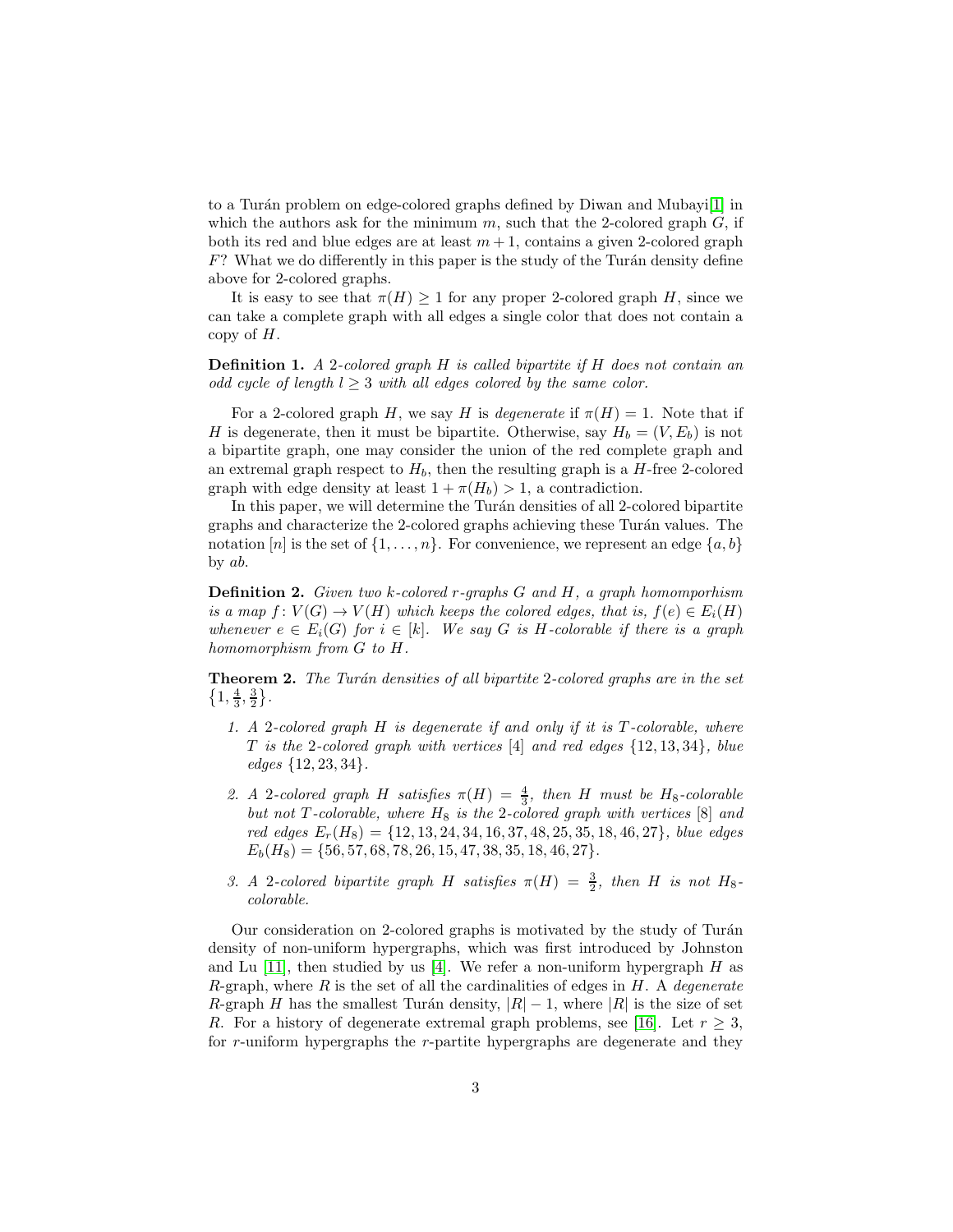generalize the bipartite graphs. An interesting problem is what the degenerate non-uniform hypergraph look like? In [\[4\]](#page-20-8), we prove that except for the case  $R \neq \{1, 2\}$ , there always exist non-trivial degenerate R-graphs for any set R of two distinct positive integers. The degenerate {1, 3}-graphs are characterized in [\[4\]](#page-20-8), what about the the degenerate  $\{2,3\}$ -graphs? In the last section of this paper, we will apply the 2-colored graphs to bound the Turán density of some  $\{2,3\}$ -graphs.

The paper is organized as follows: in section [2,](#page-3-0) we show some lemmas on the  $k$ -colored r-uniform hypergraphs; in section [3,](#page-7-0) we classify the Turán densities of all 2-colored bipartite graphs; in section [4,](#page-14-0) we give an application of the Turán density of 2-colored graphs on {2, 3}-graphs.

### <span id="page-3-0"></span>2 Lemmas on k-colored r-graphs

#### 2.1 Supersaturation and Blowing-up

In this section, we give some definitions and lemmas related to the k-colored r-graphs for  $k \ge r \ge 2$ . These are natural generalizations from the Turán theory of graphs. We first define the *blow-up* of a k-colored r-graph.

Definition 1 (*Blow-up Families)*. *For any* k*-colored* r*-graph* H *on* n *vertices* and positive integers  $s_1, s_2, \ldots, s_n$ , the blow-up of H is a new k-colored r-graph, *denoted by*  $H(s_1, s_2, \ldots, s_n) = (V, E_1, \ldots, E_k)$ *, satisfying* 

- $V := \bigsqcup_{i=1}^{n} V_i$ *, where*  $|V_i| = s_i$ *,*
- $E_j = \bigcup_{F \in E_j(H)} \prod_{i \in F} V_i$ , for each  $j \in [k]$ .

*When*  $s_1 = s_2 = \cdots = s_n = s$ *, we simply write it as H(s).* 

Lemma 1 (Supersaturation). *For any* k*-colored* r*-graph* H *and* a > 0*, then there are*  $b, n_0 > 0$  *so that if* G *is a* k-colored r-graph on  $n > n_0$  vertices with  $h_n(G) > \pi(H) + a$  then G contains at least  $b\binom{n}{v(H)}$  copies of H.

*Proof.* Since we have  $\lim_{n\to\infty} \pi_n(H) = \pi(H)$ , there exists an  $n_0 > 0$  so that if  $t > n_0$  then  $\pi_t(H) < \pi(H) + \frac{a}{r}$ . Suppose  $n > t$ , and G is a k-colored rgraph on n vertices with  $h_n(G) > \pi(H) + a$ . Let T represent any t-set, then G must contain at least  $\frac{a}{2} {n \choose t}$  t-sets  $T \subseteq V(G)$  satisfying  $h_t(G[T]) > (\pi(H) + \frac{a}{2})$ . Otherwise, we would have

$$
\sum_{T} h_t(G[T]) \leq {n \choose t} (\pi(H) + \frac{a}{2}) + \frac{a}{2} {n \choose t}
$$

$$
= (\pi(H) + a) {n \choose t}.
$$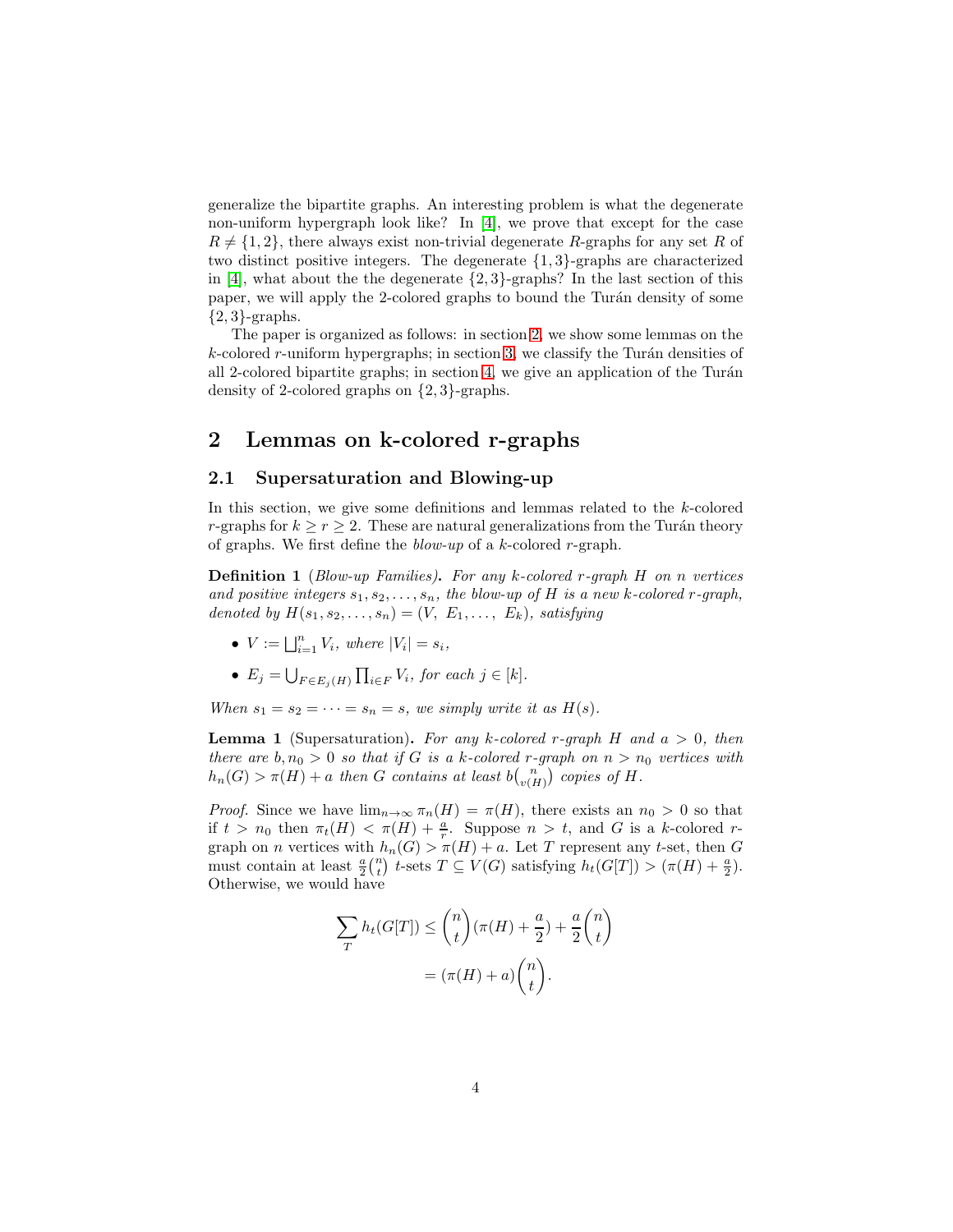But we also have

$$
\binom{t}{r} \sum_{T} h_t(G[T]) = \binom{n-r}{t-r} \binom{n}{r} h_n(G)
$$

$$
> \binom{n-r}{t-r} \binom{n}{r} (\pi(H) + a)
$$

$$
= (\pi(H) + a) \binom{t}{r} \binom{n}{t}.
$$

A contradiction. Since  $t > n_0$ , it follows that each of the  $\frac{a}{2} {n \choose t}$  t-sets  $T \subseteq V(G)$ satisfying  $h_t(G[T]) > (\pi(H) + \frac{a}{r})$  contains a copy of H, so the number of copies of H in G is at least  $\frac{a}{2} {n \choose t} / {n-v(H) \choose t-v(H)} = \frac{a}{2} {n \choose v(H)} / {t \choose v(H)}$ . Let  $b = \frac{a}{2} / {t \choose v(H)}$ , the result follows.  $\Box$ 

The 'blow-up' does not change the Turán density of  $k$ -colored r-graphs. The following result and proof are natural generalization of results on uniform hypergraphs, see [\[14\]](#page-20-4).

**Lemma 2.** For any  $s > 1$  and any k-colored r-graph H,  $\pi(H(s)) = \pi(H)$ .

*Proof.* First, since any H-free r-graph G is also  $H(s)$ -free, we have  $\pi(H)$  <  $\pi(H(s))$ . We will show that for any  $a > 0$ ,  $\pi(H(s)) < \pi(H) + a$ .

By the supersaturation lemma, for any  $a > 0$ , there are  $b, n_0 > 0$  so that if G is a k-colored r-graph on  $n > n_0$  vertices with  $h_n(G) > \pi(H) + a$  then G contains at least  $bbinn \binom{n}{v(H)}$  copies of H. Consider an auxiliary  $v(H)$ -graph U on the same vertex set as  $G$  such that the edges of  $U$  correspond to copies of  $H$ in G. Note that U contains at least  $b\binom{n}{v(H)}$  edges. For any  $S > 0$ , if n is large enough we can find a copy K of  $K_{n(H)}^{v(H)}$  $\binom{v(H)}{v(H)}$  in U. Note that K is the complete  $v(H)$ -partite v(H)-graph with S vertices in each part, then  $\pi(K) = 0$ . Fix one such K in U. Color each edge of K with one of the  $v(H)$ ! colors corresponding to the possible orderings with which the vertices of H are mapped into the parts of K. By Ramsey theory, one of the color classes contains at least  $S^v/v!$ edges. For large enough S (such that  $S^v/v! \geq s$ ) it follows that U contains a monochromatic copy of  $K^{v(H)}_{v(H)}$  $\frac{v(H)}{v(H)}(s)$ , which gives a copy of  $H(s)$  in G. Thus  $\pi(H(s)) < \pi(H) + a$ .  $\Box$ 

Note when we say G is  $H$ -colorable, it is equivalent to say G is a sub-graph of a blow-up of  $H$ . It is easy to prove the following lemmas.

Lemma 3. *Let* H *be a family of* k*-colored* r*-graphs. If* G *is* H*-colorable for any*  $H \in \mathcal{H}$ , then  $\pi(G) \leq \pi(\mathcal{H})$ .

**Definition 2.** *Given two k-colored r-graphs*  $G_1$  *and*  $G_2$  *with vertices set*  $V_1$ and  $V_2$ *, we define the product of*  $G_1$  *and*  $G_2$ *, denoted by*  $G_1 \times G_2 = (V_1 \times$  $V_2, E_1, \ldots, E_k$ , where for any  $i \in [k]$ ,

$$
E_i = E_i(G_1) \times E_i(G_2) = \{e \times f \mid e \in E_i(G_1), f \in E_i(G_2)\},\
$$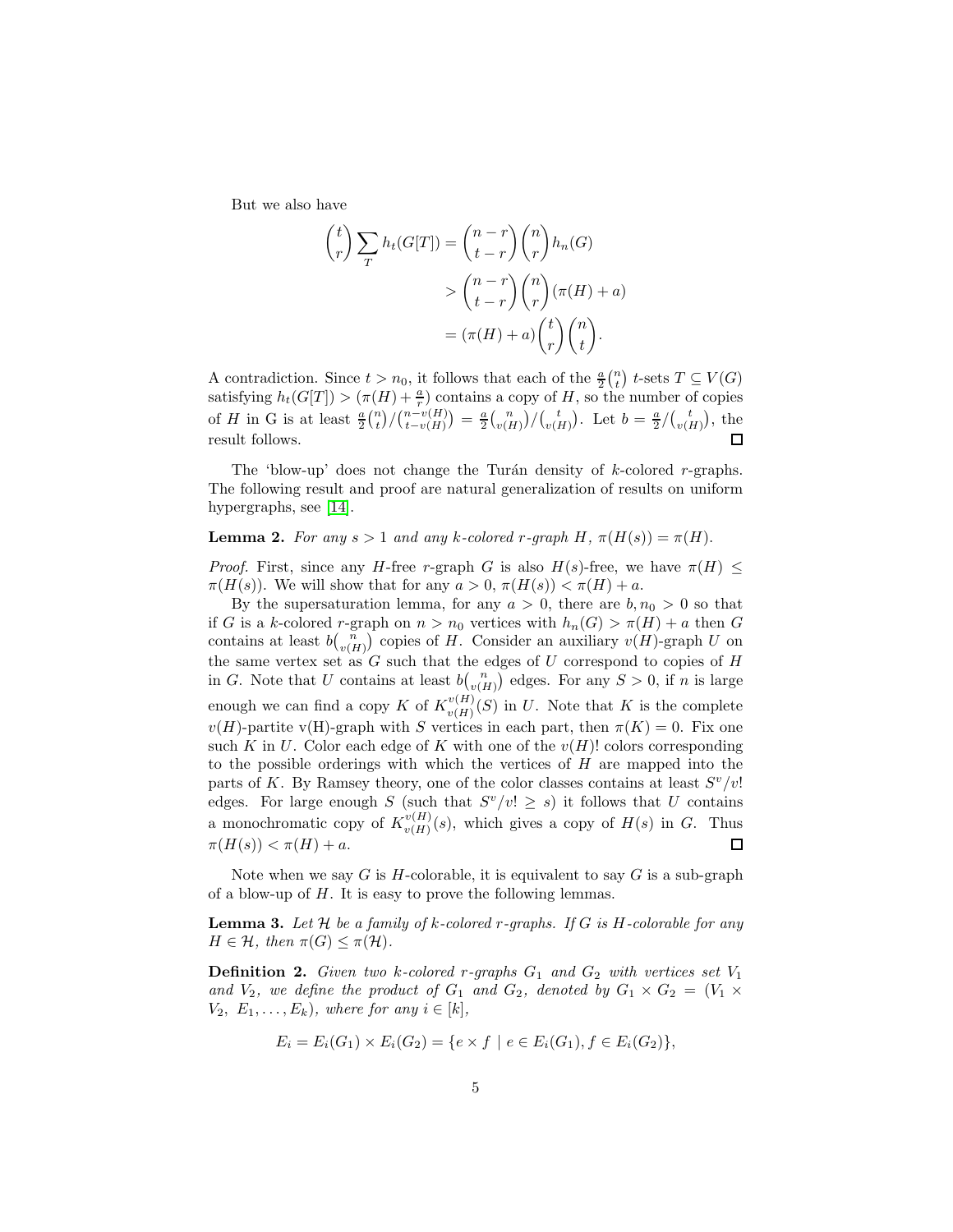*where*  $e \times f$  *is defined through the following way: denote*  $e = \{v_1, \ldots, v_r\} \in$  $E_i(G_1), f = \{u_1, \ldots, u_r\} \in E_i(G_2), \text{ then } e \times f = \cup_{\sigma \in S_r} \{ (v_1, u_{\sigma(1)}), \ldots, (v_r, u_{\sigma(r)}) \},$ *where*  $\sigma = (\sigma(1), \cdots, \sigma(r))$  *takes over all permutations of* [r].

<span id="page-5-0"></span>**Lemma 4.** *A k*-colored *r*-graph *G is*  $G_1$  *and*  $G_2$  *colorable, then it's*  $(G_1 \times G_2)$ *colorable.*

*Proof.* There exist two graph homomorphisms  $f_1 : V(G) \rightarrow V(G_1)$  and  $f_2$ :  $V(G) \rightarrow V(G_2)$  such that for any edge  $e = \{v_1, \ldots, v_r\} \in E(G)$  (wlog, suppose  $e \in E_1(G)$ , we have

$$
f_1(e) = \{f_1(v_1), \ldots, f_1(v_r)\} \in E_1(G_1),
$$

and

$$
f_2(e) = \{f_2(v_1), \ldots, f_2(v_r)\} \in E_1(G_2).
$$

Define a map  $f := f_1 \times f_2$  from  $V(G)$  to  $V(G_1) \times V(G_2)$ , such that  $f(v) =$  $(f_1(v), f_2(v))$  for any  $v \in V(G)$ . Then we have

$$
f(e) = \{ (f_1(v_1), f_2(v_1)), \ldots, (f_1(v_r), f_2(v_r)) \} \in f_1(e) \times f_2(e) \subseteq E_1(G_1 \times G_2).
$$

Thus the map f is a graph homomorphism. Hence G is  $(G_1 \times G_2)$ -colorable.  $\Box$ 

#### 2.2 Construction of 2-colored graphs

To compute the lower bound of  $\pi(H)$ , we need to construct a family of H-free 2-colored graphs  $G_n$  with  $h_n(G_n)$  as large as possible. Here are three useful constructions.

 $G_A$ : A 2-colored graph  $G_A$  on n vertices is generated by partitioning the vertex set into two parts such that  $V(G_A) = X \cup Y$  and the red edges either meet two vertices in  $X$  or meet one vertex in  $X$  plus the other in  $Y$ , the blue edges meet one vertex in  $X$  plus the other in  $Y$ . In other words, the red edges  $E_r(G_A) = \binom{X}{2} \cup \binom{X}{1} \times \binom{Y}{1}$  and blue edges  $E_b(G_A) = \binom{X}{1} \times \binom{Y}{1}$ . Let  $|V(G_A)| = n$ ,  $|X| = xn$  and  $|Y| = (1 - x)n$  for some real number  $x \in (0,1)$ . We have

$$
h_n(G_A) = \frac{\binom{|X|}{2} + 2\binom{|X|}{1}\binom{|Y|}{1}}{\binom{n}{2}}
$$
  
=  $4x - 3x^2 + o_n(1)$ ,

which reaches the maximum  $\frac{4}{3}$  at  $x = \frac{2}{3}$ .

$$
G_A: h_n(G_A) = \frac{4}{3} + o_n(1) \text{ at } |X| = \frac{2}{3}n.
$$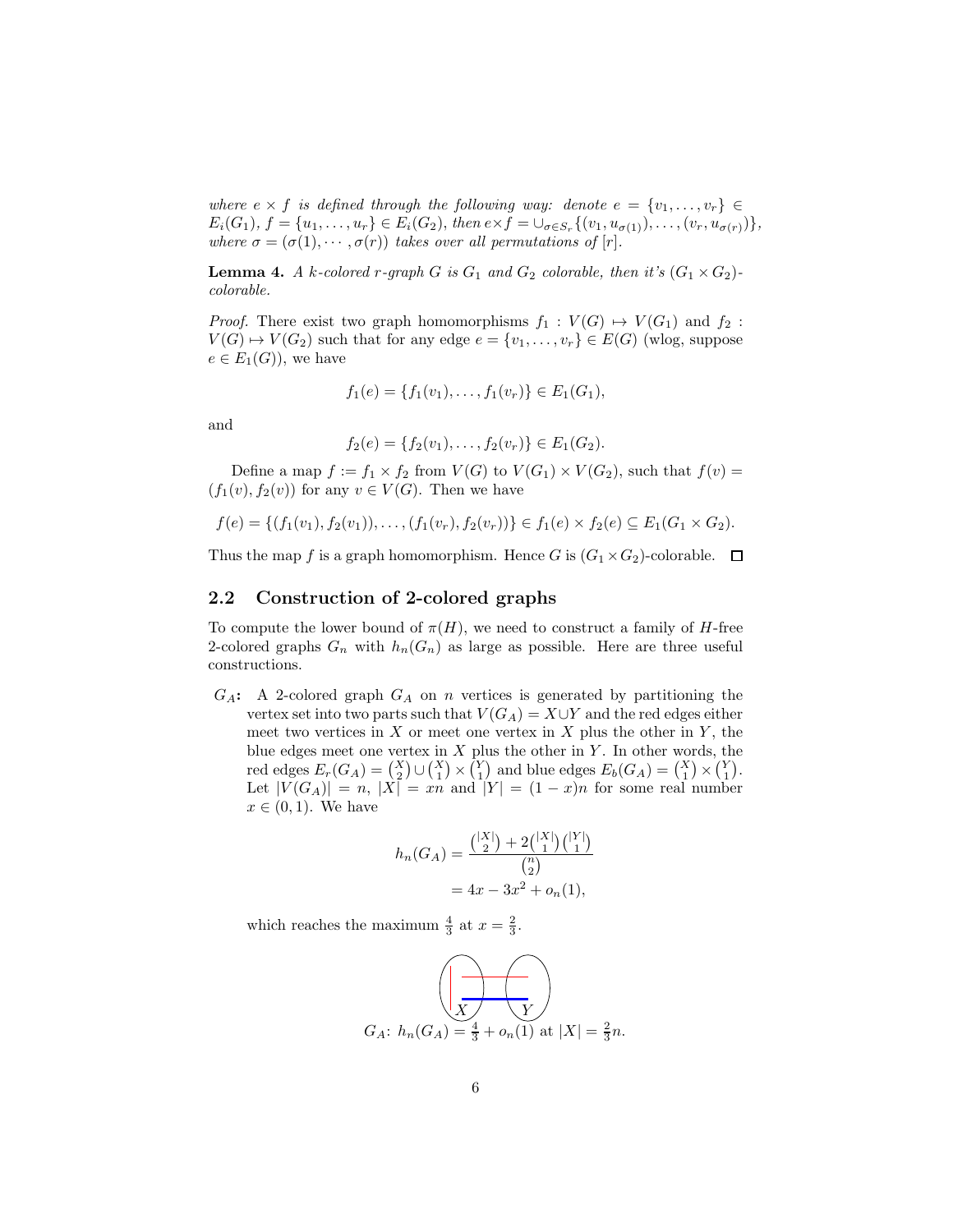$G_B$ : It is obtained from  $G_A$  by simply exchanging red edges with blue edges. In other words, the red edges  $E_r(G_B) = {X \choose 1} \times {Y \choose 1}$  and blue edges  $E_b(G_B) = {X \choose 2} \cup {X \choose 1} \times {Y \choose 1}.$ 



 $G_C$ : A 2-colored graph  $G_C$  on n vertices is generated by partitioning the vertex set into two parts such that  $V(G_C) = A \cup B$  and the red edges either meet two vertices in  $A$  or meet one vertex in  $A$  plus the other in  $B$ , the blue edges either meet two vertices in  $B$  or meet one vertex in  $A$  plus the other in B. In other words, the red edges  $E_r(G_C) = \binom{A}{2} \cup \binom{A}{1} \times \binom{B}{1}$ and blue edges  $E_b(G_C) = \binom{A}{1} \times \binom{B}{1} \cup \binom{B}{2}$ .



 $G_D$  and  $G_E$ : Two variations of  $G_C$  are the following constructions:



<span id="page-6-0"></span>**Example 1.** *The product of*  $G_A$  *and*  $G_B$  *is a blow-up of*  $T$ *, where*  $V(T) = [4]$ *, the red edges* {12, 13, 34} *and the blue edges* {12, 23, 34}*:*



- We define a map  $f: V(H) \to \{1, 2, 3, 4\}$  as follows:
- 1. If v appears in X of  $G_A$  and in Y of  $G_B$ , set  $f(v) = 1$ .
- 2. If v appears in Y of  $G_A$  and in X of  $G_B$ , set  $f(v) = 2$ .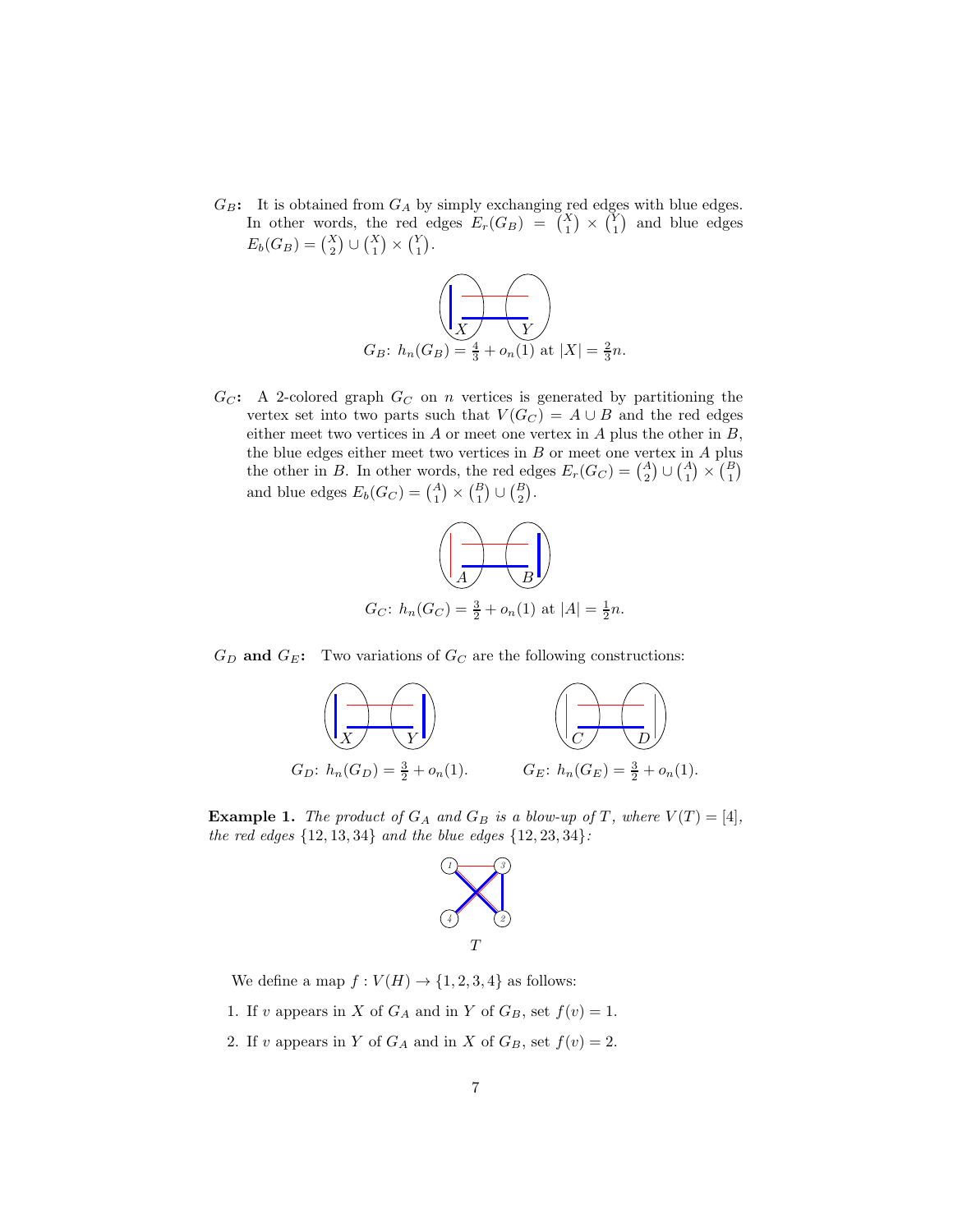- 3. If v appears in X of  $G_A$  and in X of  $G_B$ , set  $f(v) = 3$ .
- 4. If v appears in Y of  $G_A$  and in Y of  $G_B$ , set  $f(v) = 4$ .

<span id="page-7-0"></span>One can check f is a graph homomorphism from the product  $G_A \times G_B$  to T.

### 3 Turán density of bipartite 2-colored graphs

In this section, we will prove results in Theorem [2.](#page-2-0) We first give a boundary to divide the Tur´an densities of 2-colored non-bipartite graphs and 2-colored bipartite graphs.

**Lemma 5.** *1. For any* 2-colored non-bipartite graph  $H$ ,  $\pi(H) \geq \frac{3}{2}$ .

2. For any 2-colored bipartite graph  $H$ ,  $\pi(H) \leq \frac{3}{2}$ .

Before proceeding to the proof, let us see several important 2-colored graphs whose Turán density achieve the value  $\frac{3}{2}$ .

<span id="page-7-1"></span>**Lemma 6.** Let  $K_3$  be a triangle with three double-colored edges, i.e.  $K_3$  = ([3], {12, 13, 23}, {12, 13, 23})*. Then*

$$
ex(n, K_3) = {n \choose 2} + \left\lfloor \frac{n^2}{4} \right\rfloor.
$$

*In particular,*  $\pi(K_3) = \frac{3}{2}$ .

*Proof.* Observe that  $K_3$  is not contained in  $G_C$ , thus  $\pi(K_3) \geq \frac{3}{2}$ . Now we prove the other direction. Let n be a positive integer and G be any  $K_3$ -free 2-colored graph on  $n$  vertices. Construct an auxillary graph  $F$  on the same vertex set  $V(G)$  and with the edge sets consisting of all double-colored edges in G. Let  $H = E_r(F)$  consisting of all red colored edges of F. Notice that H is triangle-free. By Mantel theorem, we have

$$
|E(H)| \le \left\lfloor \frac{n^2}{4} \right\rfloor.
$$

Note that H is a subgraph of G and the number of the rest of edges in  $G$  is at most  $\binom{n}{2}$ . Therefore, we have

$$
|E(G)| \leq {n \choose 2} + |E(H)| \leq {n \choose 2} + \left\lfloor \frac{n^2}{4} \right\rfloor = \left(\frac{3}{2} + o(1)\right){n \choose 2}.
$$

This implies that  $\pi(K_3) = \frac{3}{2}$ .

Corollary 1. *Let*  $K_3^- = ([3], \{12, 13, 23\}, \{12, 13\})$ *, then*  $\pi(K_3^-) = \frac{3}{2}$ *.* 

*Proof.* Since  $K_3^-$  is a sub-graph of  $K_3$ , then  $\pi(K_3^-) \leq \frac{3}{2}$ . By Lemma 5,  $\pi(K_3^-) \geq$  $\frac{3}{2}$ . The result follows.

 $\Box$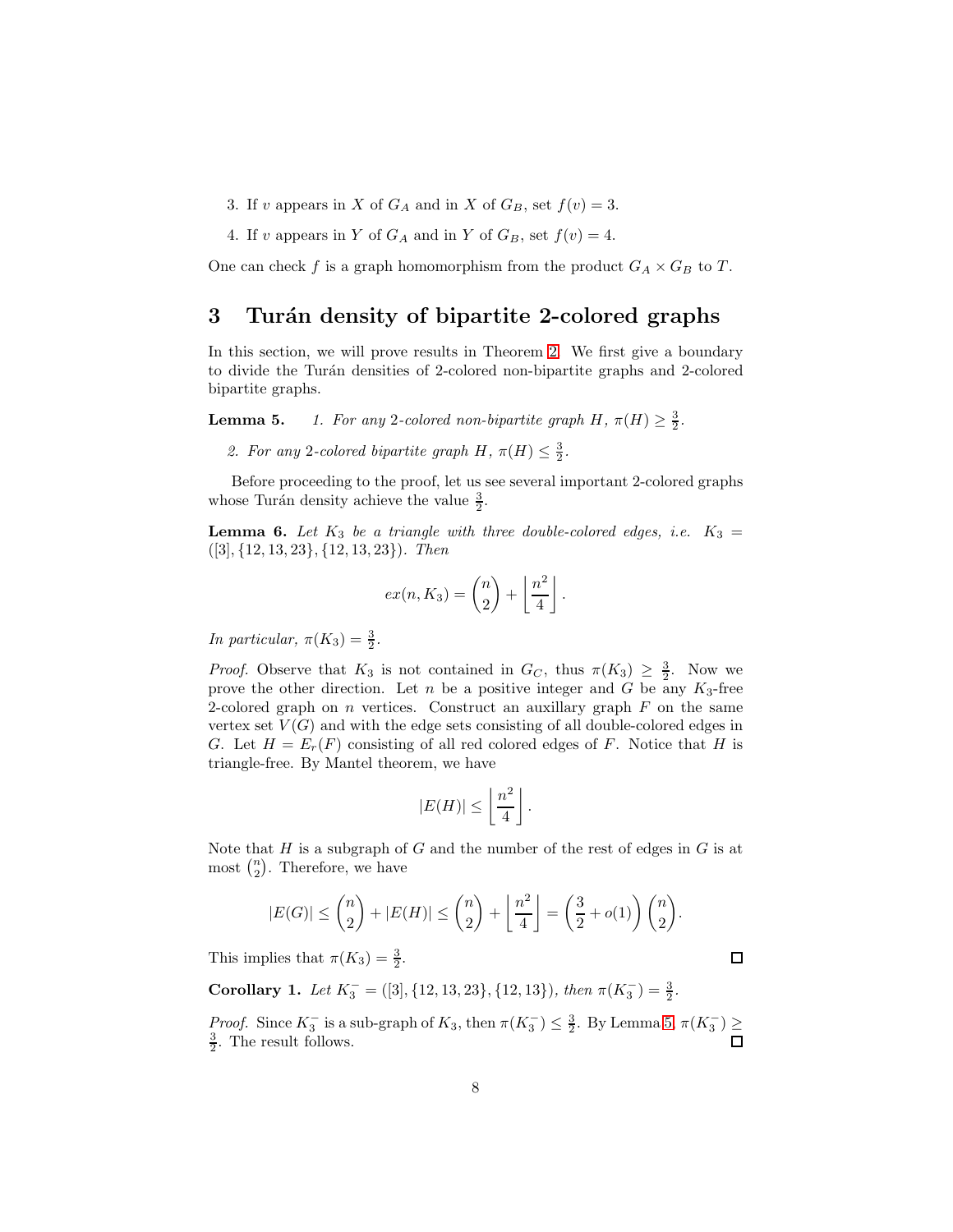Except the 2-colored non-bipartite graph, some bipartite graphs also achieves  $\pi(H) = \frac{3}{2}$ . See the following 2-colored graph on four vertices  $\{1, 2, 3, 4\}$ :

![](_page_8_Figure_1.jpeg)

<span id="page-8-0"></span>Lemma 7. T<sup>1</sup> = ([4], {12, 34, 13, 24}, {12, 34, 14, 23}*. Then*

$$
ex(n,T_1) = {n \choose 2} + \left\lfloor \frac{n^2}{4} \right\rfloor
$$
 for any  $n \neq 3$ 

*and*  $ex(3, T_n) = 6$ *. In particular, we have*  $\pi(T_1) = \frac{3}{2}$ *.* 

*Proof.* When  $n \leq 3$ , the complete 2-colored graph does not contain  $T_1$ . Thus  $ex(n, T_1) = 0, 0, 2, 6$  when  $n = 0, 1, 2, 3$ , respectively. The assertion holds for  $n \leq 3$ . It is sufficient to prove for  $n \geq 4$ . Since  $T_1$  is not contained in  $G_C$ , we have

$$
ex(n,T_1) \geq {n \choose 2} + \left\lfloor \frac{n^2}{4} \right\rfloor.
$$

Now we prove the other direction by induction. We may assume  $n \geq 4$ . Let n be a positive integer and G be any  $T_1$ -free 2-colored graph on n vertices.

**Case 1:** G doesn't contain  $K_3$  as a subgraph, by Lemma [6,](#page-7-1) we have

$$
|E(G)| \le ex(n, K_3) = \binom{n}{2} + \left\lfloor \frac{n^2}{4} \right\rfloor.
$$

**Case 2:** G contains a copy of  $K_3$ , let  $V_1 = \{a, b, c\}$  be the vertices of this triangle and  $V_2 = V(G) \setminus V_1$ . Then there are at most 4 edges from any vertex in  $V_2$  to  $V_1$ . To see this, suppose there are 5 edges from the vertex  $w \in V_2$  to  $V_1$ , then there are only two possible graphs on  $V_1 \cup \{w\}$  and each of them contains a copy of  $T_1$ . A contradiction.

![](_page_8_Figure_11.jpeg)

Applying the inductive hypothesis to  $G[V_2]$ , we have

$$
|E(G[V_2])| \leq {n-3 \choose 2} + \left\lfloor \frac{(n-3)^2}{4} \right\rfloor + \epsilon.
$$

Here  $\epsilon = 1$  if  $n = 6$  and 0 otherwise.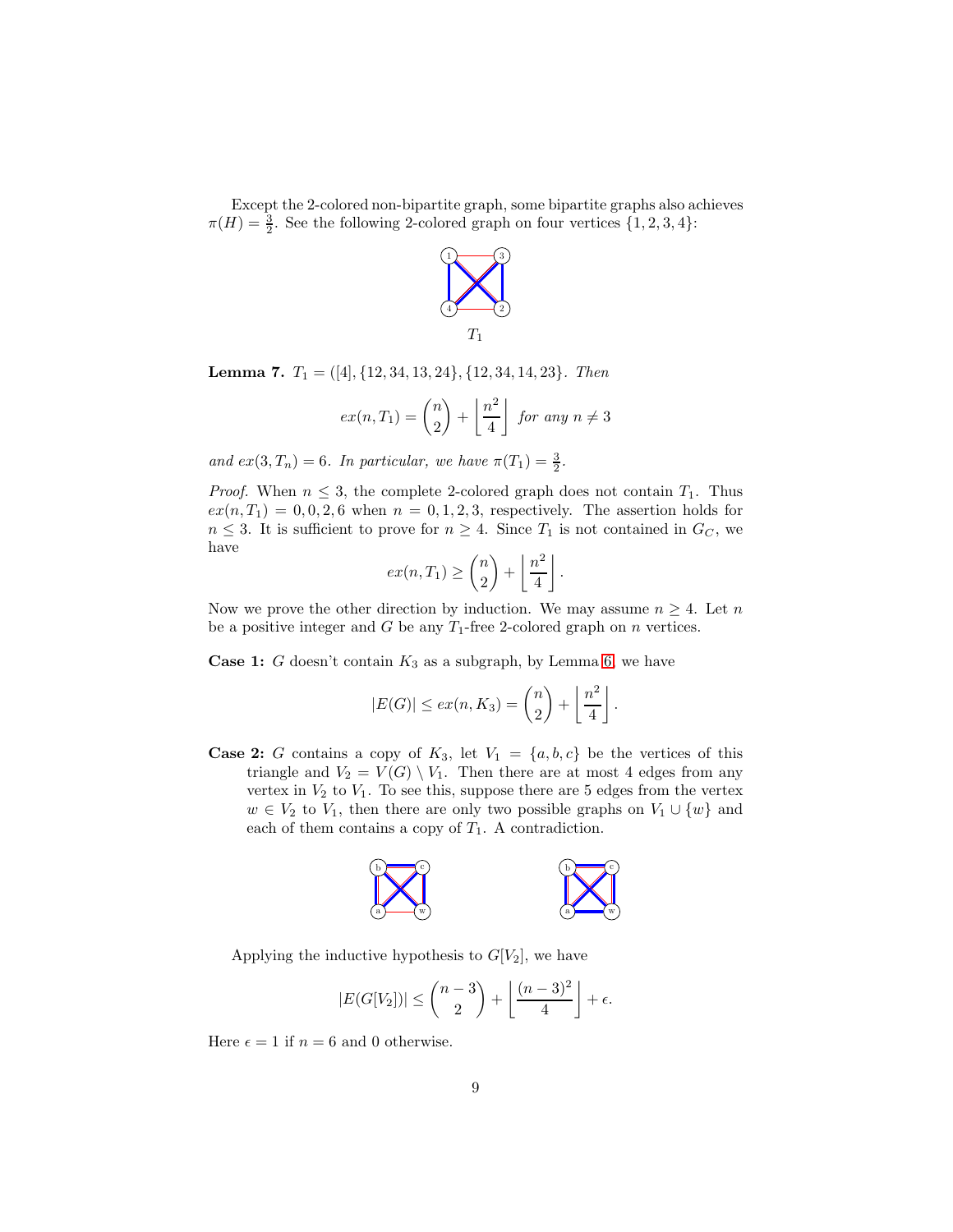Then the number of edges in  $G$  is: if  $n \neq 6$ ,

$$
|E(G)| = |E(G[V_1])| + |E(G[V_2])| + |E(V_1, V_2)|
$$
  
\n
$$
\leq 6 + {n-3 \choose 2} + \left\lfloor \frac{(n-3)^2}{4} \right\rfloor + 4(n-3)
$$
  
\n
$$
= {n \choose 2} + n + \left\lfloor \frac{n^2 - 6n + 9}{4} \right\rfloor
$$
  
\n
$$
= {n \choose 2} + \left\lfloor \frac{n^2 - 2n + 9}{4} \right\rfloor
$$
  
\n
$$
= {n \choose 2} + \left\lfloor \frac{n^2}{4} \right\rfloor.
$$

if  $n = 6$ ,

$$
|E(G)| = |E(G[V_1])| + |E(G[V_2])| + |E(V_1, V_2)|
$$
  
\n
$$
\leq 6 + {n-3 \choose 2} + \left\lfloor \frac{(n-3)^2}{4} \right\rfloor + \epsilon + 4(n-3)
$$
  
\n
$$
= 24
$$
  
\n
$$
= {6 \choose 2} + \left\lfloor \frac{6^2}{4} \right\rfloor.
$$

The induction step is finished. It follows that  $h_n(G) \leq \frac{3}{2}$ . Therefore,  $\pi(T_1) =$  $\frac{3}{2}$ .  $\Box$ 

*Proof of Lemma 5.* For Item 1, let H be a 2-colored non-bipartite graph, without loss of generality, assume  $H$  contains an odd cycle with red edges. For any n, let G be a 2-colored graph generated by construction  $G_D$ , then H can not be contained in  $G$ . Similarly,  $H$  contains an odd cycle with blue edges, then it is not contained in any 2-colored graph generated by construction  $G_E$ . Thus  $\pi(H) \geq \frac{3}{2}.$ 

For Item 2, it is sufficient to prove that any 2-colored bipartite graph  $H$  is  $T_1$ -colorable. For any 2-colored bipartite graph H, the sub-graph  $H_r$  can be partitioned into two disjoint parts  $V_1(H_r)$  and  $V_2(H_r)$  such that the red edges form a bipartite graph between  $V_1(H_r)$  and  $V_2(H_r)$ . Similarly for the subgraph  $H_b$ , the blue edges form a bipartite graph between  $V_1(H_b)$  and  $V_2(H_b)$ . Let  $S$  be the set of vertices incidents to double colored edges, then  $S$  can be divided into four classes:  $V_1(H_r) \cap V_1(H_b)$ ,  $V_1(H_r) \cap V_2(H_b)$ ,  $V_2(H_r) \cap V_1(H_b)$ and  $V_2(H_r) \cap V_2(H_b)$ . We define a map  $f : V(H) \to \{1, 2, 3, 4\}$  as follows:

- 1. If  $v \in V_1(H_r) \cap V_1(H_b)$ , set  $f(v) = 1$ .
- 2. If  $v \in V_1(H_r) \cap V_2(H_b)$ , set  $f(v) = 4$ .
- 3. If  $v \in V_2(H_r) \cap V_1(H_b)$ , set  $f(v) = 3$ .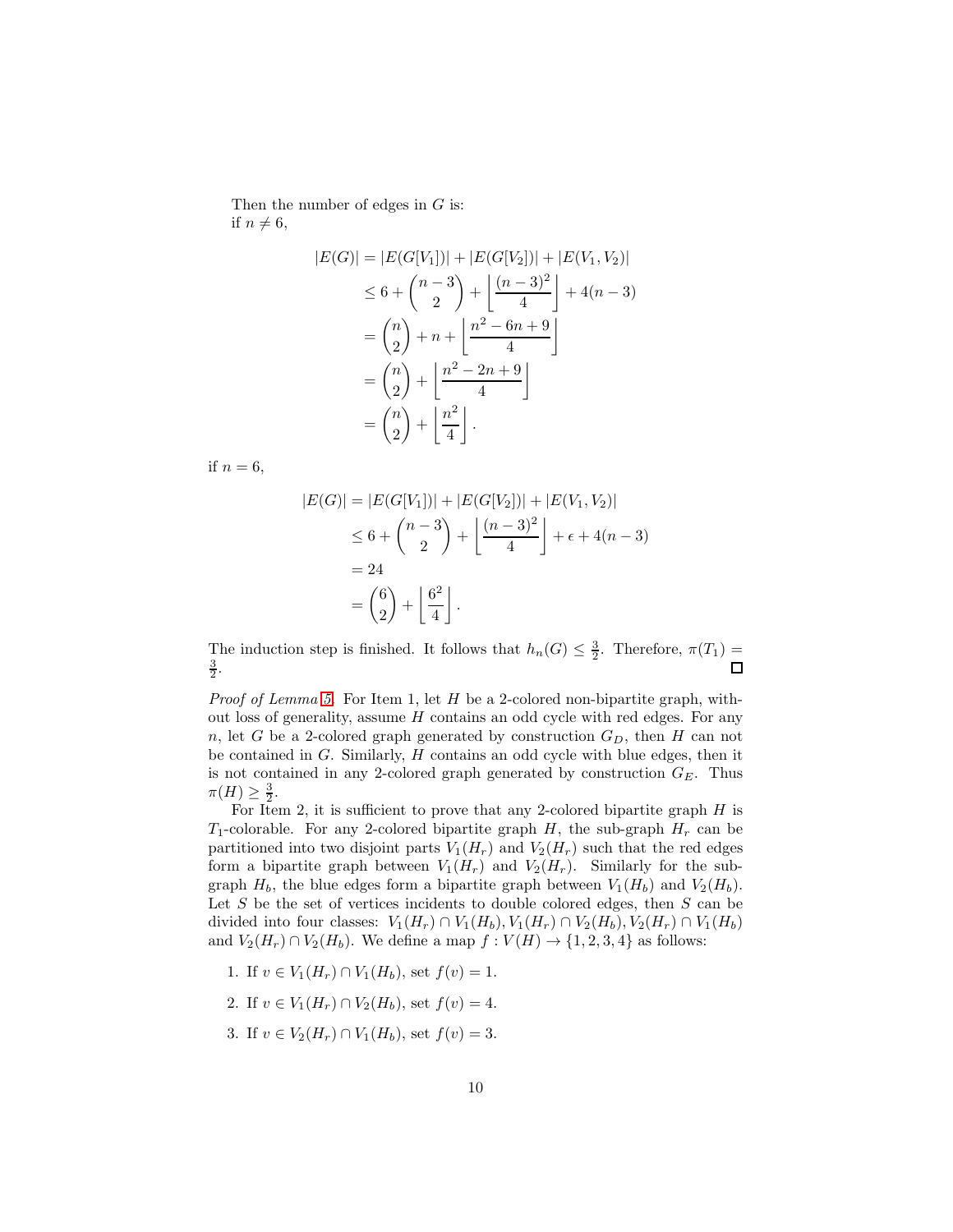- 4. If  $v \in V_2(H_r) \cap V_2(H_b)$ , set  $f(v) = 2$ .
- 5. If  $uv \in E_r(H) \setminus E_b(H)$ , set  $f(u) = 1, f(v) = 2$ .
- 6. If  $uv \in E_b(H) \setminus E_r(H)$ , set  $f(u) = 3$ ,  $f(v) = 4$ .

One can verify that this map f is a graph homomorphism from H to  $T_1$ . Hence,  $\pi(H) \leq \frac{3}{2}.$  $\Box$ 

#### 3.1 The degenerate 2-colored graphs

In this part, we will determine the degenerate 2-colored graphs. Recall the Example [1](#page-6-0) in Section 2, we will show that the 2-colored bipartite graph  $T =$  $([4], {12, 13, 34}, {12, 23, 34})$  plays an important role.

<span id="page-10-0"></span>Lemma 8. *Let* n *be a positive integer, for any* T *-free* 2*-colored graph* G *on* n *vertices,* G has at most  $\binom{n+1}{2}$  edges. Thus T is degenerate.

*Proof.* We will prove this lemma by induction on n. It is trivial for  $n = 1, 2, 3, 4$ . Assume  $n \geq 5$ . We assume that the statement holds for any T-free 2-colored graphs on less than  $n$  vertices.

Let  $G = (V, E_r, E_b)$  be a T-free 2-colored graph on n vertices. We also as- ${n \choose 2} < {n+1 \choose 2}$ . Then G is one of the following cases. sume G contains at least one double-colored edge uv, or else  $|E_r(G)|+|E_b(G)| \le$ 

**Case 1:** There exists a vertex  $w$  so that both  $uw$  and  $vw$  are double-colored edges. Since G is T-free, there is no double-colored edges from  $u, v, w$  to the rest of the vertices. By inductive hypothesis, when  $G$  is restricted to the complement set of  $\{u, v, w\}$ , the number of edges of  $G[V \setminus \{u, v, w\}]$  is at most  $\binom{n-2}{2}$  edges. Thus, G has at most

$$
6 + 3(n - 3) + \binom{n - 2}{2} = \binom{n + 1}{2}.
$$

**Case 2:** Now we assume no such w exists. Let  $X = \{x \in V : |E(\{x\}, \{u, v\})| \geq \}$ 3}. That is, for each vertex  $x \in X$ , x has exactly 3 edges connecting to u and v. Since G is T-free, for each  $x \in X$ , x has no double-colored edges to any vertex not in  $\{u, v, x\}$ . In particular, the induced sub-graph  $G[X]$  of G has no double-colored edge. Let  $V_1 = \{u, v\} \cup X$  and  $V_2$  be the complement set. Then the induced sub-graph  $G[V_1]$  has at most

$$
2 + 3|X| + \binom{|X|}{2} < \binom{|X| + 3}{2} = \binom{|V_1| + 1}{2}
$$

edges. Applying the inductive hypothesis to  $G[V_2]$ , then  $G[V_2]$  has at most  $\binom{|V_2|+1}{2}$  edges. Note that all edges from X to  $V_2$  are single colored and the number of edges from  $\{u, v\}$  to each vertex in  $V_2$  is at most 2. Thus the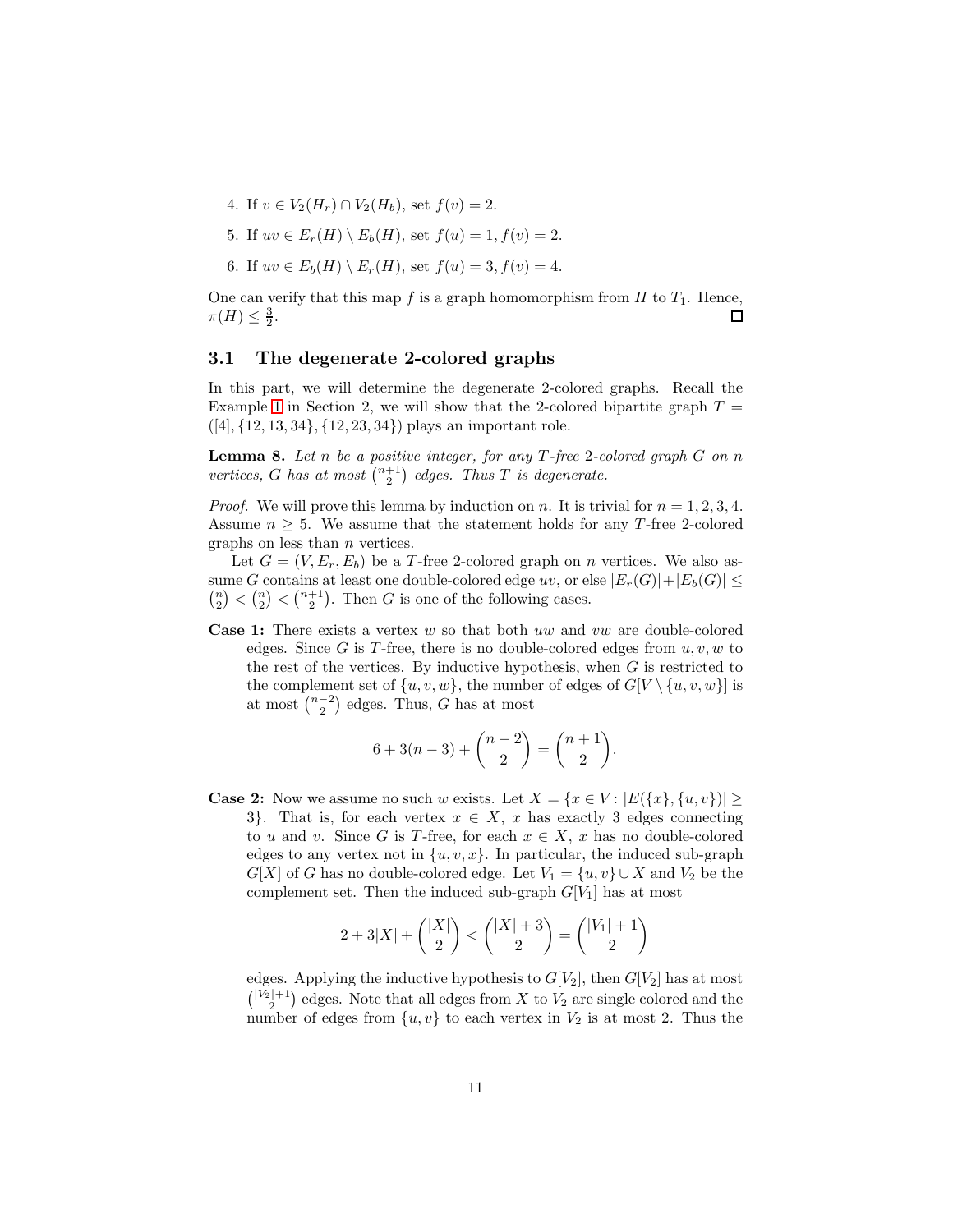total number of edges from  $V_1$  to  $V_2$  is at most  $|V_1||V_2|$  edges. Combining these facts together, we have  $G$  has at most  $N$  edges, where

$$
N = \binom{|V_1| + 1}{2} + |V_1||V_2| + \binom{|V_2| + 1}{2} = \binom{|V| + 1}{2}.
$$

We finish the inductive step. Then we have

$$
\pi(T) = \lim_{n \to \infty} \max_{G_n} h_n(G_n) \le \lim_{n \to \infty} \frac{\binom{n+1}{2}}{\binom{n}{2}} = 1,
$$

implying  $\pi(T) = 1$ . T is degenerate.

*Proof of Item 1 of Theorem [2.](#page-2-0)* Assume H is a degenerate 2-colored graph, then it must be  $G_A$  and  $G_B$ -colorable. By Lemma [4,](#page-5-0) it must be  $G_A \times G_B$ -colorable. Note that the product of this two graphs is  $T$ -colorable. Thus  $H$  is  $T$ -colorable. By Lemma [8,](#page-10-0) the result follows.  $\Box$ 

<span id="page-11-0"></span>**Remark 1.** *Above proof implies that for any* 2-colored graph H with  $\pi(H) < \frac{4}{3}$ ,  $\pi(H) = 1.$ 

#### 3.2 Non-degenerate 2-colored bipartite graphs

In this part, we will further classify the non-degenerate 2-colored bipartite graphs. By Lemma 5, the largest possible Turán density of a 2-colored bipartite graph H is  $\frac{3}{2}$ , so if  $\pi(H) < \frac{3}{2}$ , it must be contained in the construction  $G_c$  and its variations  $G_D, G_E$ , thus it must be colored by the product of these constructions. While the product of graphs generated by the three constructions is a blow-up of following graph  $H_8$ . Let  $ACX$  stand for the vertex in  $A \times C \times X$ , similar for other labels:

![](_page_11_Figure_9.jpeg)

To compute the Turán density of  $H_8$ , we need the following 2-colored graph  $T_2 = ([4], \{12, 14, 23, 24, 34\}, \{12, 13, 14, 23, 34\}).$   $T_2$  is not contained in a variation of  $G_C$ , thus  $\pi(T_2) \geq \frac{3}{2}$ .

 $\Box$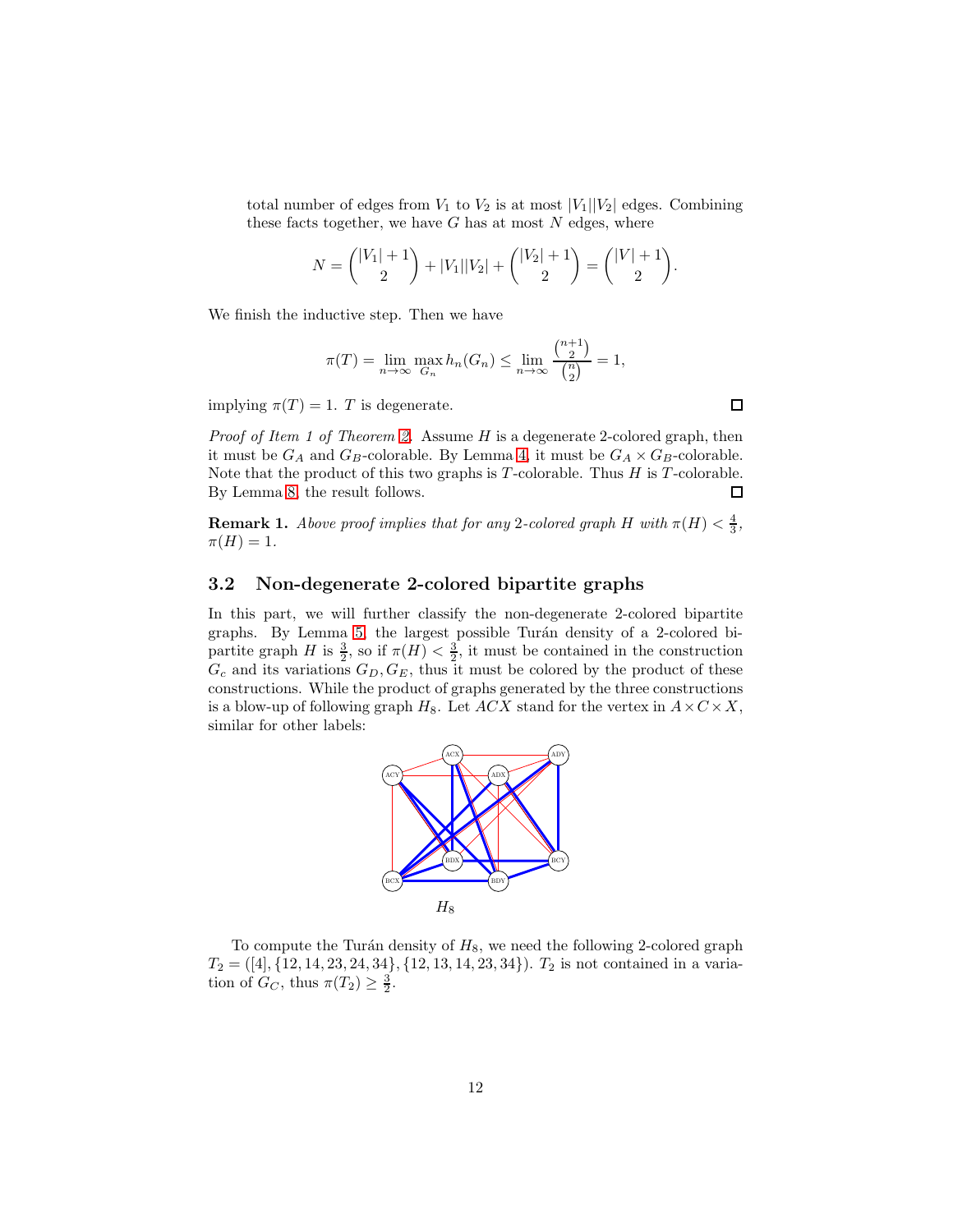![](_page_12_Figure_0.jpeg)

<span id="page-12-0"></span>**Lemma 9.** For any positive integer n, let G be a  $\{T_1, T_2\}$ -free 2-colored graph *on n vertices.* Then  $|E(G)| \leq {n \choose 2} + \frac{n^2}{6}$  $\frac{n^2}{6}$ . Thus  $\pi({T_1, T_2}) \leq \frac{4}{3}$ .

*Proof.* It is not hard to check the cases for  $n \leq 3$ . Let  $n \geq 4$ , by induction on *n* we assume the statement holds for any  $\{T_1, T_2\}$ -free graph on less than *n* vertices. Note if  $G$  contains no double-colored edge, the result is trivial. Thus we assume  $G$  contains at least one double-colored edge. Then  $G$  is one of the following cases.

- **Case 1:** G contains a triangle consisting of three double-colored edges, let  $V_1$  =  $\{a, b, c\}$  be the vertices of this triangle and  $V_2 = V(G) \setminus V_1$ . By Lemma [7](#page-8-0) "Case 2", for any vertex  $w \in V_2$ , there are at most 4 edges form w to  $V_1$ .
- **Case 2:** G contains  $V_1 = \{a, b, c\}$  such that  $|E(G[V_1])| = 5$ . Let  $V_2 = V(G) \setminus V_1$ . For any vertex  $w \in V_2$ , there are at most 4 edges to  $V_1$ . One can check the following graphs with 5 edges from  $w$  to  $V_1$  contain  $T_1$ ,  $T_2$  and  $T_1$ respectively.

![](_page_12_Figure_5.jpeg)

- **Case 3:** G contains two incident double-colored edges ab and bc, but no edge connecting a and c. Let  $V_1 = \{a, b, c\}$ ,  $V_2 = V(G) \setminus V_1$ . Then there cannot be 5 edges from any vertex  $w \in V_2$  to  $V_1$ , otherwise, G is a graph either in Case 1 or in Case 2. Thus there are at most 4 edges from any vertex in  $V_2$  to  $V_1$ .
- **Case 4:** If  $G$  is not the above three cases, then for any double-colored edge connecting a and b, there are at most 2 edges from any other vertex to  ${a, b}.$

Applying the inductive hypothesis to  $G[V_2]$ , we have

$$
|E(G[V_2])| \leq {\binom{|V_2|}{2}} + \left\lfloor \frac{|V_2|^2}{6} \right\rfloor.
$$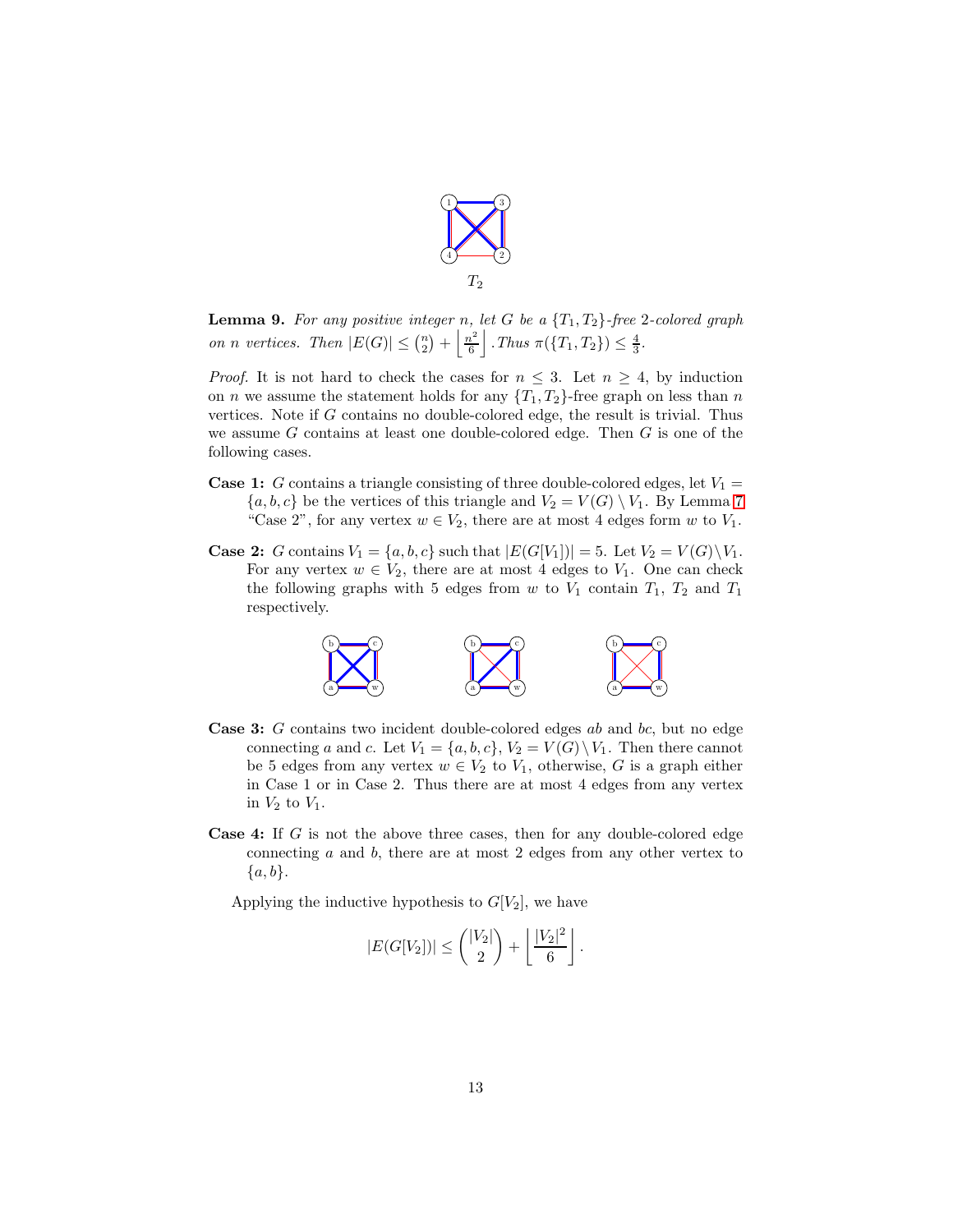Then the number of edges in  $G$  is: for the first three cases,

$$
|E(G)| = |E(G[V_1])| + |E(G[V_2])| + |E(V_1, V_2)|
$$
  
\n
$$
\leq 6 + {n-3 \choose 2} + \left\lfloor \frac{(n-3)^2}{6} \right\rfloor + 4(n-3)
$$
  
\n
$$
= {n \choose 2} + 3 + \left\lfloor \frac{(n-3)^2}{6} \right\rfloor
$$
  
\n
$$
= {n \choose 2} + \left\lfloor \frac{n^2 - 6n + 27}{6} \right\rfloor
$$
  
\n
$$
\leq {n \choose 2} + \left\lfloor \frac{n^2 + 3}{6} \right\rfloor
$$
  
\n
$$
= {n \choose 2} + \left\lfloor \frac{n^2}{6} \right\rfloor,
$$

for Case 4,

$$
|E(G)| = |E(G[V_1])| + |E(G[V_2])| + |E(V_1, V_2)|
$$
  
\n
$$
\leq 2 + {n-2 \choose 2} + \left\lfloor \frac{(n-2)^2}{6} \right\rfloor + 2(n-3)
$$
  
\n
$$
= {n \choose 2} + 1 + \left\lfloor \frac{(n-2)^2}{6} \right\rfloor
$$
  
\n
$$
= {n \choose 2} + \left\lfloor \frac{n^2 - 4n + 10}{6} \right\rfloor
$$
  
\n
$$
< {n \choose 2} + \left\lfloor \frac{n^2}{6} \right\rfloor.
$$

The induction step is finished. It follows that  $\pi({T_1, T_2}) \leq \frac{4}{3}$ .

 $\Box$ 

### **Lemma 10.**  $\pi(H_8) = \frac{4}{3}$ .

*Proof.* We first prove  $\pi(H_8) \leq \frac{4}{3}$ . To show this, we prove that  $H_8$  is  $T_1$  and  $T_2$ -colorable, i.e there are graph homomorphisms from  $H_8$  to  $T_1$  and from  $H_8$ to  $T_2$ .

- For  $T_1$ : We define a map f by  $f(ACX) = f(BCX) = 4, f(ADY) = f(BDY)$  $3, f(ACY) = f(BCY) = 2, f(ADX) = f(BDX) = 1.$  One can check that f is a graph homomorphism from  $H_8$  to  $T_1$ .
- For  $T_2$ : We define a map g by  $g(ACX) = g(ADX) = 1, g(ADY) = g(ACY) = 1$  $3, g(BDX) = g(BDY) = 2, g(BCY) = g(BCX) = 4$ . It is easy to check that g is a graph homomorphism from  $H_8$  to  $T_2$ .

For any positive integer n, let  $G_n$  be a 2-colored graph on n vertices such that  $h_n(G_n) \ge \pi(T_1, T_2) + \epsilon = \pi(T_1(s), T_2(s)) + \epsilon$ , for any  $s \ge 2$  and  $\epsilon > 0$ . Then  $G_n$ contains  $T_1(s)$  or  $T_2(s)$  as subgraph, further  $G_n$  contains  $H_8$  as subgraph. Then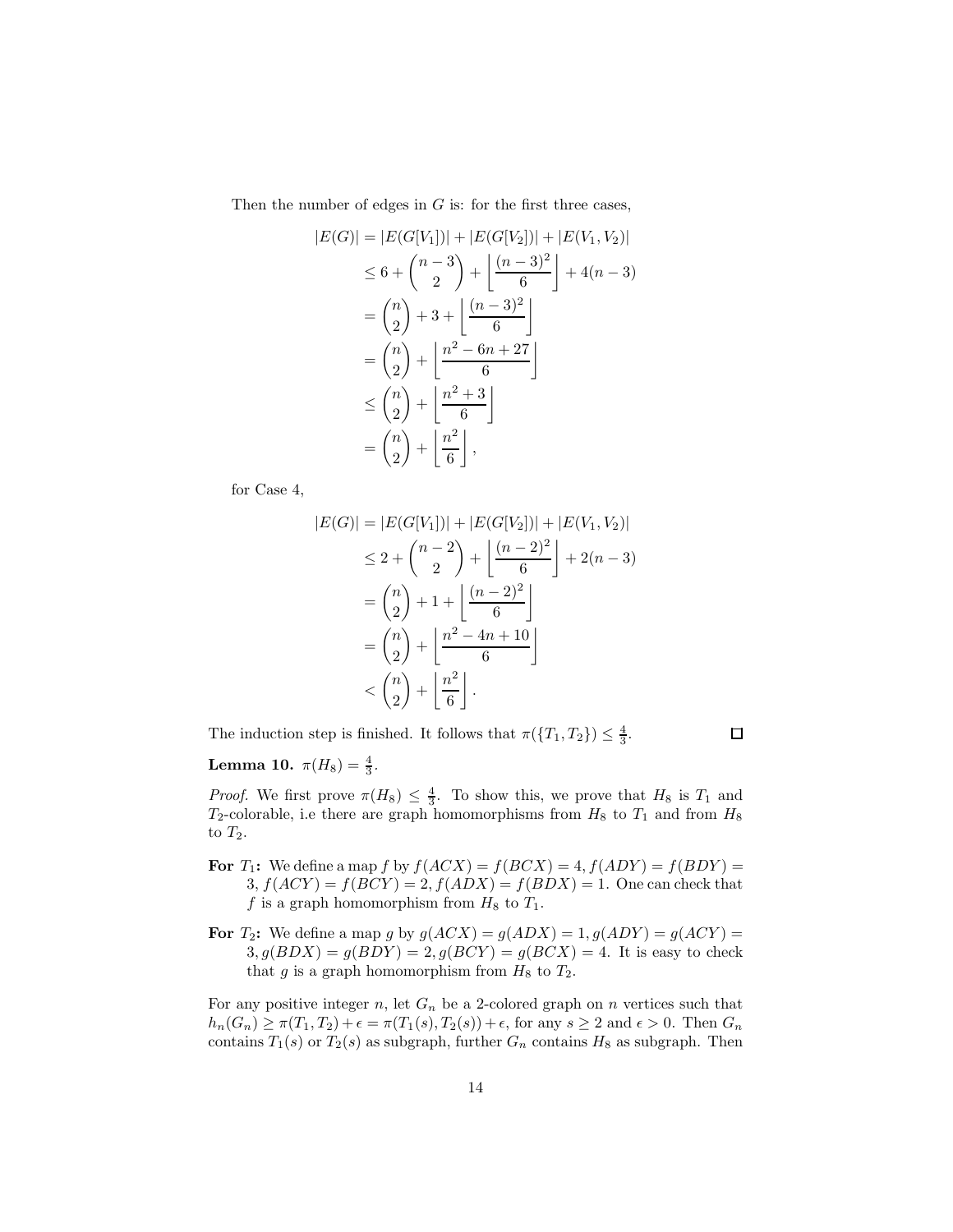$\pi(H_8) \leq \pi(\{T_1, T_2\})$ . By Lemma [9,](#page-12-0)  $\pi(H_8) \leq \frac{4}{3}$ . By Remark [1,](#page-11-0) if  $\pi(H_8) < \frac{4}{3}$ , then  $\pi(H_8) = 1$ , while  $H_8$  is not T-colorable, a contradiction. Thus it must be the case  $\pi(H_8) = \frac{4}{3}$ . □

<span id="page-14-1"></span>**Remark 2.** As we know, if  $\pi(H) < \frac{3}{2}$ , it must be colorable by  $G_c$  and its *variations, then it must be be colorable by*  $H_8$  *according to Lemma [4.](#page-5-0) Thus*  $\pi(H) \in \{1, \frac{4}{3}\}.$ 

For convenience, we use numbers to represent vertices:  $ACX = 1, ADY =$  $2, ACY = 3, ADX = 4, BDX = 5, BCY = 6, BCX = 7, BDY = 8.$  Then  $H_8$ has edges:

 $E_r(H_8) = \{12, 13, 24, 34, 16, 37, 48, 25, 35, 18, 46, 27\};$ 

 $E_b(H_8) = \{56, 57, 68, 78, 26, 15, 47, 38, 35, 18, 46, 27\}.$ 

Now we are ready to finish the proof of Theorem [2.](#page-2-0)

*Proof of Items 2 and 3 in Theorem [2.](#page-2-0)* By Remark [1,](#page-11-0) Remark [2](#page-14-1) and Lemma 5, the Turán densities of all bipartite 2-colored graphs are in the set  $\{1, \frac{4}{3}, \frac{3}{2}\}$ . To show Item 2, let H be a 2-colored graph with  $\pi(H) = \frac{4}{3}$ , then H must be H<sub>8</sub>-colored graph with  $\pi(H) = \frac{4}{3}$ , then H must be H<sub>8</sub>-colored graph with  $\pi(H) = \frac{4}{3}$ , then H must be H<sub>8</sub>-colored graph with  $\pi(H)$ colorable. One can check if  $H$  does not contain  $T$  as a sub-graph, then  $H$  must be T-colorable, implying  $\pi(H) = 1$ , a contradiction. By excluding the bipartite 2-colored graphs in Item 2, we obtain the result in Item 3. 口

**Example 2.** Let  $T_3$  be the following 2-colored graph,  $T_3$  is non-degenerate and  $\pi(T_3) = \frac{4}{3}.$ 

![](_page_14_Figure_8.jpeg)

### <span id="page-14-0"></span>4 The degenerate {2, 3}-graphs

In this section, we study the degenerate  $\{2,3\}$ -graphs and show an application of the study of 2-edge-colored graphs on Turán density of  $\{2, 3\}$ -graphs. A {2, 3}-graph is a non-uniform hypergraph where each edge consists of 2 or 3 vertices. Given a  $\{2,3\}$ -graph G, we call an edge of cardinality i as an i-edge, and use  $E_i(G)$  to represent the set of *i*-edges. Thus G can be represented by  $G = (V(G), E_2(G), E_3(G))$ . A 2-edge e is called a double edge if  $e \subset f$ , for some 3-edge  $f \in E_3(G)$ . For convenience, we use the form of ac to denote the edge  ${a, b}$  and use abc to denote the edge  ${a, b, c}$ . The notation  $H_n^{\{2,3\}}$  represents a  $\{2,3\}$ -graph on n vertices,  $K_n^{\{2,3\}}$  represents the complete hypergraph on n vertices with edge set  $\binom{[n]}{2} \cup \binom{[n]}{3}$ .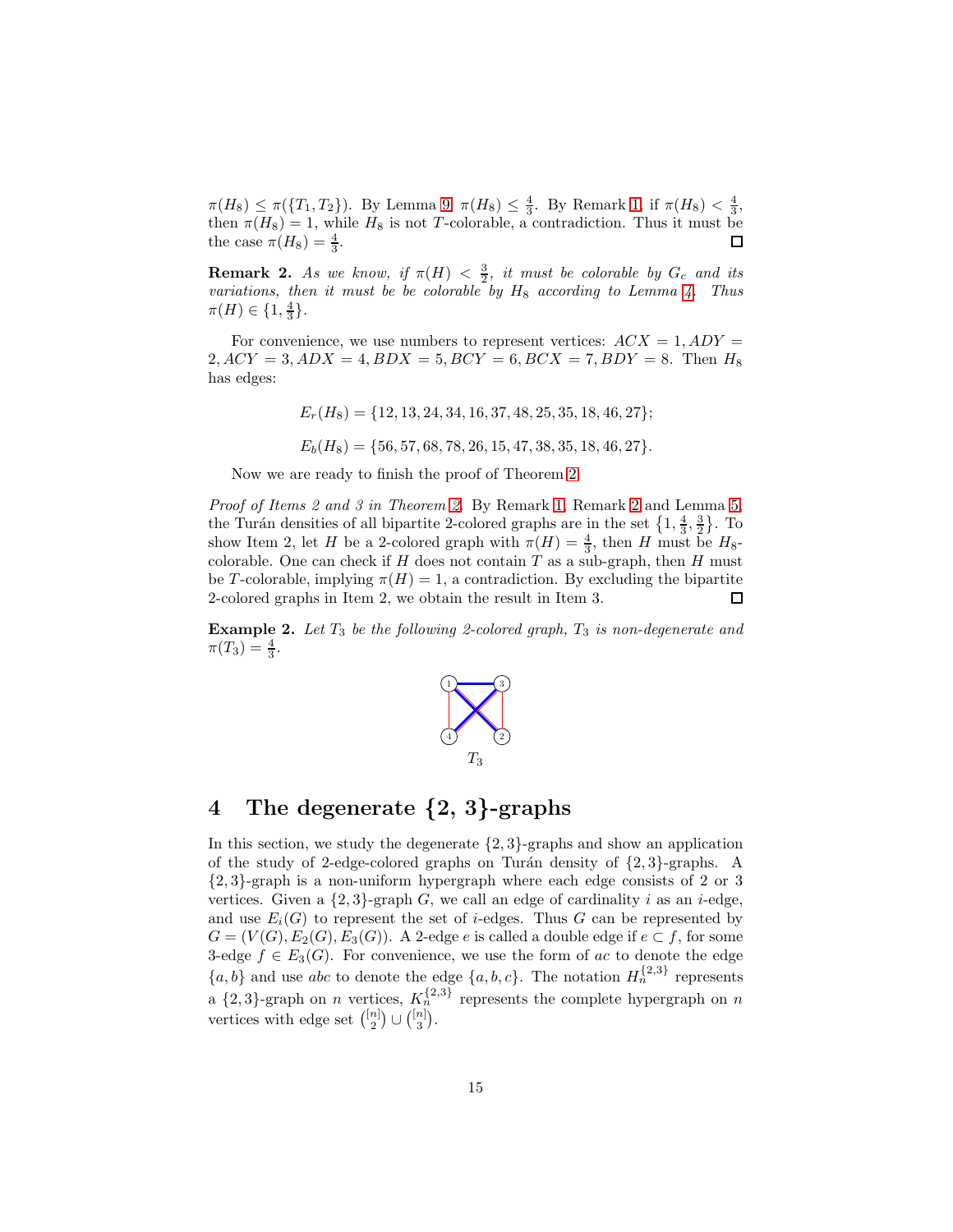Given a family of  $\{2,3\}$ -graphs H, the Turán density of H is defined to be:

$$
\pi(\mathcal{H}) = \lim_{n \to \infty} \pi_n(\mathcal{H}) = \lim_{n \to \infty} \max \left\{ \frac{|E_2(G)|}{\binom{n}{2}} + \frac{|E_3(G)|}{\binom{n}{3}} \right\},\,
$$

where the maximum is taken over all  $H$ -free hypergraphs  $G$  on  $n$  vertices satisfying  $G \subseteq K_n^{\{2,3\}}$ , and G is H-free  $\{2,3\}$ -graph. Please refer to [\[4\]](#page-20-8) for details on the Turán density of non-uniform hypergraphs.

Next let us see some definitions and results for  $\{2,3\}$ -graphs.

Definition 3. *[\[11\]](#page-20-7) Let* H *be a hypergraph containing some* 2*-edges. The* 2 *subdivision of* H *is a new hypergraph* H′ *obtained from* H *by subdividing each* 2*-edge simultaneously. Namely, if* H *contains* t 2*-edges, add* t *new vertices*  $x_1, \ldots, x_t$  to H and for  $i = 1, 2, \ldots, t$  and replace the 2-edge  $\{u_i, v_i\}$  with  $\{u_i, x_i\}$ and  $\{x_i, v_i\}$ .

<span id="page-15-1"></span>Theorem 3. *[\[11\]](#page-20-7) Let* H′ *be the* 2*-subdivision of* H*. If* H *is degenerate, then so is* H′ *.*

Definition 4. *[\[11\]](#page-20-7) The suspension of a hypergraph* H*, denoted by* S(H)*, is the hypergraph with*  $V = V(H) \cup \{v\}$  *where*  $\{v\}$  *is a new vertex not in*  $V(H)$ *, and the edge set*  $E = \{e \cup \{v\} : e \in E(H)\}$ . We write  $S^t(H)$  to denote the hypergraph *obtained by iterating the suspension operation t-times, i.e.*  $S^2(H) = S(S(H))$  $and S^3(H) = S(S(S(H))), etc.$ 

**Proposition 1.** *[\[11\]](#page-20-7)* For any family of hypergraphs H we have that  $\pi(S(\mathcal{H})) \leq$  $\pi(\mathcal{H})$ .

<span id="page-15-0"></span>**Theorem 4.** [\[4\]](#page-20-8) Let R be a set of distinct positive integers with  $|R| \geq 2$  and  $R \neq \{1, 2\}$ . Then a non-trivial degenerate R-graph always exists.

In [\[4\]](#page-20-8), we say a degenerate R-graph is *trivial* if it is a sub-graph of a blow-up of the chain  $C^R$ . By Theorem [4,](#page-15-0) there exist non-trivial degenerate  $\{2,3\}$ -graphs. The  $\{2, 3\}$ -graph  $H = \{12, 123\}$  is a chain, thus it is degenerate. By Theorem [3,](#page-15-1) the subdivision  $H' = \{14, 24, 123\}$  is also degenerate, but it is non-trivial. As showed in [\[11\]](#page-20-7),  $H^0 = S(K_2^{1,2}) = \{13, 12, 123\}$  is not degenerate, and  $\pi(H^0) = \frac{5}{4}$ .

So what does the degenerate  $\{2,3\}$ -graph look like? To answer this question, we may need to construct a family of  $\{2,3\}$ -graphs  $G_n$  with  $h_n(G_n) > (1+\epsilon)$ for some  $\epsilon > 0$ . Here are three  $\{2, 3\}$ -graphs with edge density greater than 1.

Note that for any  $R$ -graph  $H$  (with possible loops), one can construct the family of  $H$ -colorable  $R$ -graph by blowing up  $H$  in certain way. The langrangian of  $H$  is the maximum edge density of the  $H$ -colorable  $R$ -graph that one can get this way. For more details of  $R$ -graphs with loops, blow-up, and Lagrangian, please refer to [\[4\]](#page-20-8). In this part, we will use an easy-understood way to calculate the edge densities.

**Example 3.** *A*  $\{2,3\}$ -graph  $G_1^{\{2,3\}}$  is a blowing-up of the general hypergraph  $H_1$ *with vertex set* {a, b, c} *and edge set* {aa, bb, cc, abc}*, if there exists a partition of*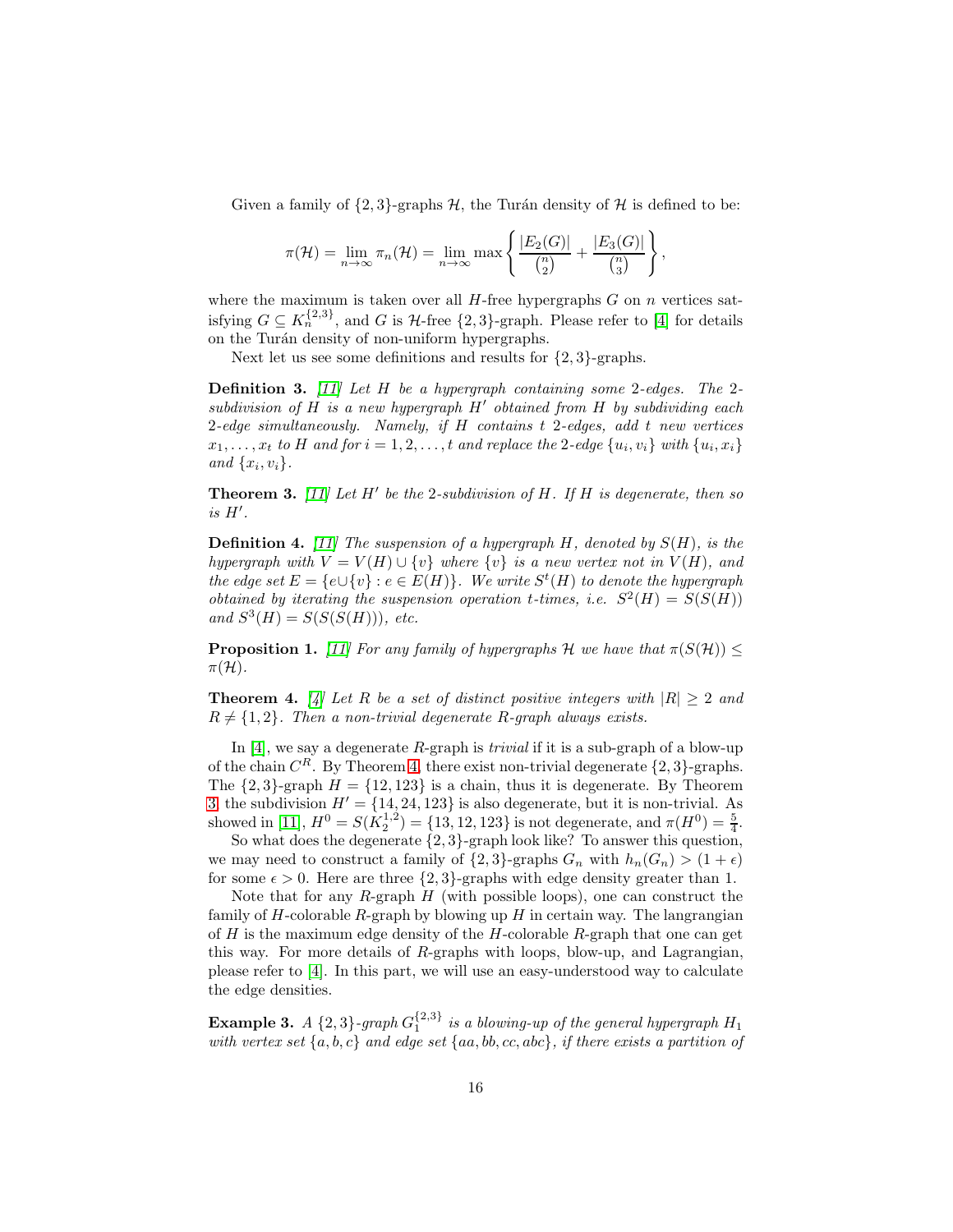$vertex set such that V(G_1^{\{2,3\}}) = A \cup B \cup C$  *and every* 2*-edge meets two vertices in* A *(or* B*, or* C*), every* 3*-edge meets* A, B, C *one vertex respectively. In other words,*

$$
E(G_1^{\{2,3\}}) = \binom{A}{2} \cup \binom{A}{1} \binom{B}{1} \cup \binom{A}{1} \binom{C}{1} \cup \binom{A}{1} \binom{B}{1} \binom{C}{1}.
$$

*Let*  $|A| = xn$  *and*  $|B| = |C| = \frac{1-x}{2}n$  *for some value*  $x \in (0,1)$ *. We have* 

$$
h_n(G_1^{\{2,3\}}) = \frac{\binom{x_n}{2} + \binom{x_n}{1} \binom{(1-x)n}{1}}{\binom{n}{2}} + \frac{x n \binom{(1-x)n}{2}^2}{\binom{n}{3}}
$$

$$
= x^2 + 2x(1-x) + \frac{3}{2}x(1-x)^2 + o_n(1)
$$

$$
= \frac{7}{2}x - 4x^2 + \frac{3}{2}x^3 + o_n(1).
$$

*The above value reaches the maximum value*  $\frac{245}{243} + o_n(1)$  *at*  $x = \frac{7}{9}$ *.* 

![](_page_16_Figure_5.jpeg)

**Example 4.** *A*  $\{2,3\}$ -graph  $G_2^{\{2,3\}}$  is a blowing-up of the general hypergraph H<sup>2</sup> *with vertex set* {x, y} *and edge set* {xy, xxx, xxy}*, if there exists a partition of vertex set such that*  $V(G_2^{\{2,3\}}) = X \cup Y$  *and every* 2*-edge meets one vertex in* X *and one vertex in* Y *, every* 3*-edge either meet three vertices in* X *or two vertices in* X *plus one vertex in* Y. Actually  $G_2^{\{2,3\}}$  *is*  $H_2$ -colorable. In other *words,*

$$
E(G_2^{\{2,3\}}) = {X \choose 3} \cup {X \choose 2} {Y \choose 1} \cup {X \choose 1} {Y \choose 1}.
$$

*Let*  $|X| = xn$  *and*  $|Y| = (1 - x)n$  *for some value*  $x \in (0, 1)$ *, we have* 

$$
h_n(G_2^{\{2,3\}}) = \frac{\binom{x_n}{3} + \binom{x_n}{2} \binom{(1-x)n}{1}}{\binom{n}{3}} + \frac{xn(1-x)n}{\binom{n}{2}}
$$

$$
= x^3 + 3x^2(1-x) + 2x(1-x) + o_n(1)
$$

$$
= 2x + x^2 - 2x^3 + o_n(1).
$$

*The above value reaches the maximum value*  $\frac{19+13\sqrt{13}}{54}+o_n(1) \approx 1.21985...+o_n(1)$ *at*  $x = \frac{1 + \sqrt{13}}{6}$ .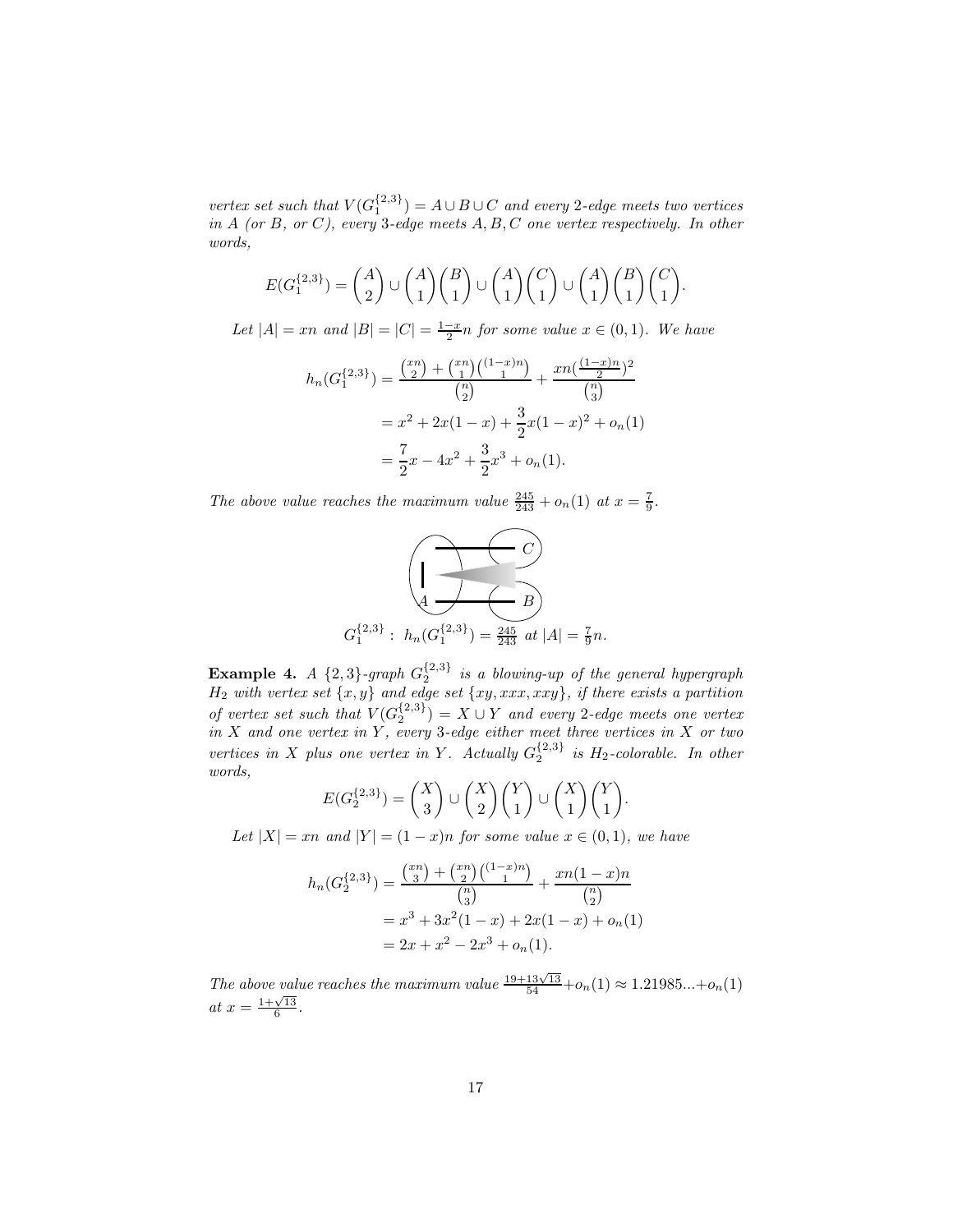![](_page_17_Figure_0.jpeg)

**Example 5.** *A*  $\{2,3\}$ -graph  $G_3^{\{2,3\}}$  is a blowing-up of the general hypergraph H<sup>3</sup> *with vertex set* {e, f} *and edge set* {ee, eef}*, if there exists a partition of vertex set such that*  $V(G_2^{\{2,3\}}) = E \cup F$  *and every* 2*-edge meets two vertices in* E, every 3-edge meets two vertices in E plus one vertex in F. Actually  $G_3^{\{2,3\}}$ *is* H3*-colorable. In other words,*

$$
E(G_3^{\{2,3\}})=\binom{E}{2}\cup\binom{E}{2}\binom{Y}{1}.
$$

*Let*  $|E| = xn$  *and*  $|F| = (1 - x)n$  *for some value*  $x \in (0, 1)$ *, we have* 

$$
h_n(G_3^{{2,3\}}) = \frac{\binom{x^n}{2}}{\binom{n}{2}} + \frac{\binom{x^n}{2}\binom{(1-x)n}{1}}{\binom{n}{3}}
$$
  
=  $x^2 + 3x^2(1-x) + o_n(1)$   
=  $4x^2 - 3x^3 + o_n(1)$ .

*The above value reaches the maximum value*  $\frac{256}{243} + o_n(1)$  *at*  $x = \frac{8}{9}$ *.* 

$$
G_3^{\{2,3\}}:\ h_n(G_3^{\{2,3\}})=\frac{256}{243}\ at\ |E|=\frac{8}{9}n.
$$

A degenerate  $\{2,3\}$ -graph must appear as sub-graphs in all above  $\{2,3\}$ graphs  $G_1^{\{2,3\}}$ ,  $G_2^{\{2,3\}}$  and  $G_3^{\{2,3\}}$ , thus it must appear as sub-graph in the product of these hypergraphs. By taking this product, we get a 12-vertex  $\{2,3\}$ graph which is  $H_9^{\{2,3\}}$ -colorable. Thus we have

**Lemma 11.** The degenerate  $\{2,3\}$ -graphs must be  $H_9^{\{2,3\}}$ -colorable.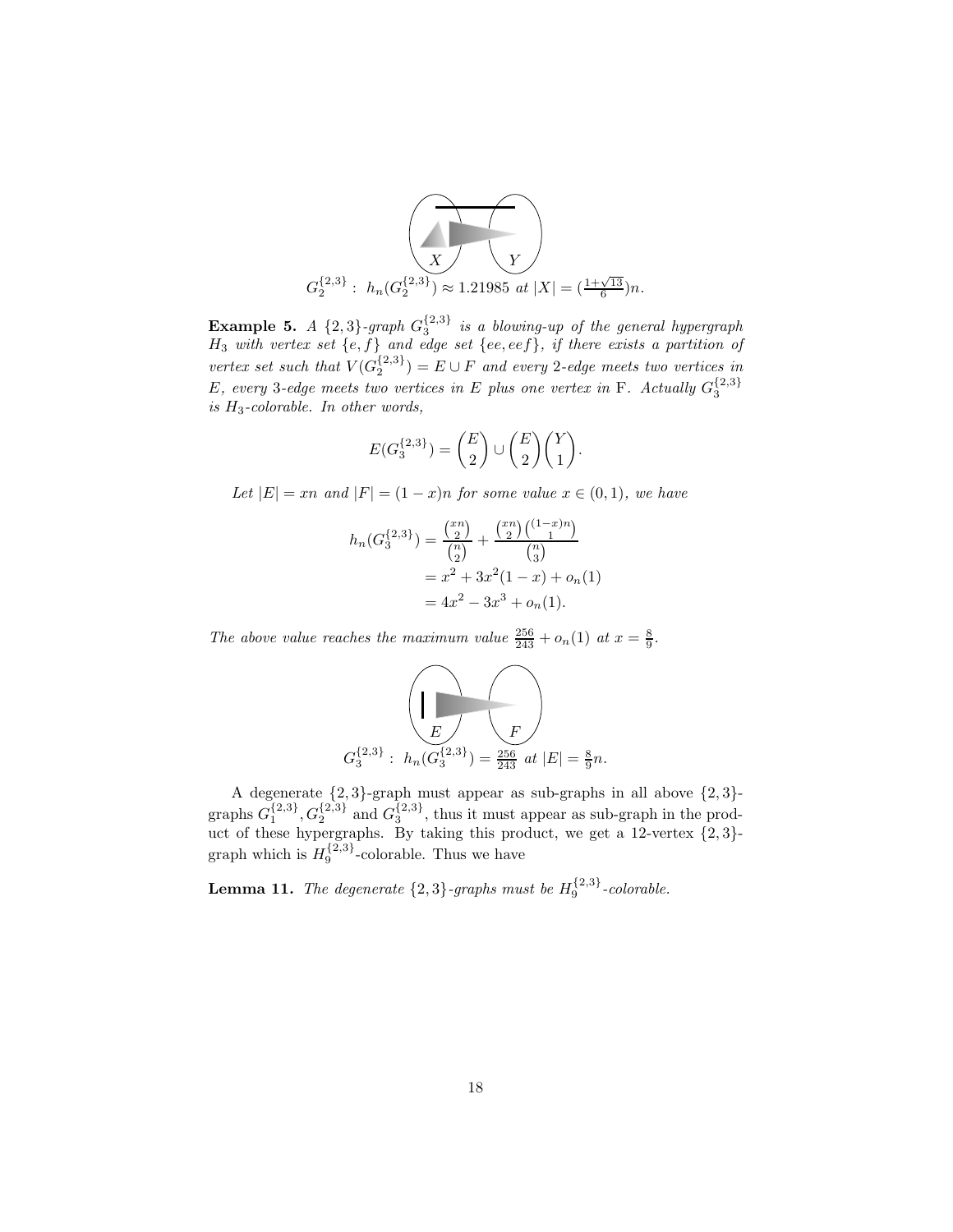![](_page_18_Figure_0.jpeg)

The following lemma shows a relation between such {2, 3}-graphs and the 2-colored graphs and can help us determine the upper bound for the Turán density of some {2, 3}-graphs.

**Theorem 5.** Let  $H = (V, E_r, E_b)$  be a 2-colored graph, and  $H' = (V', E_2, E_3)$ *be a*  $\{2,3\}$ -graph obtained from H *by adding a new vertex*  $v \notin (V)$  *such that*  $V' = V \cup \{v\}$  and  $E_2 = E_r$ , and  $E_3 = \{e' | e' = e \cup v, e \in E_b\}$ . Then  $\pi(H') \leq$  $\pi(H)$ *.* 

*Proof.* Let n be positive integer, let  $G = (V, E_2(G), E_3(G))$  be an arbitrary H'-free  $\{2,3\}$ -graph on n vertices. For any vertex  $v \in V(G)$ , let  $G_v = (V(G) \setminus V(G))$  ${v}$ ,  $E_{v,2}, E_{v,3}$ ) be a 2-colored graph obtained form G, such that the red edges are  $E_{v,2} = E_2(G)$ , the blue edges are  $E_{v,3} = \{u, w | \{vuw\} \in E_3\}$ . Observe that  $G_v$  is H-free since G is H'-free. Thus  $h_{n-1}(G_v) \leq \pi_n(H)$ .

Since

$$
|E_2(G)| = \frac{1}{n-2} \sum_{v \in V(G)} |E_{v,2}|
$$
 and  $|E_3(G)| = \frac{1}{3} \sum_{v \in V(G)} |E_{v,3}|$ ,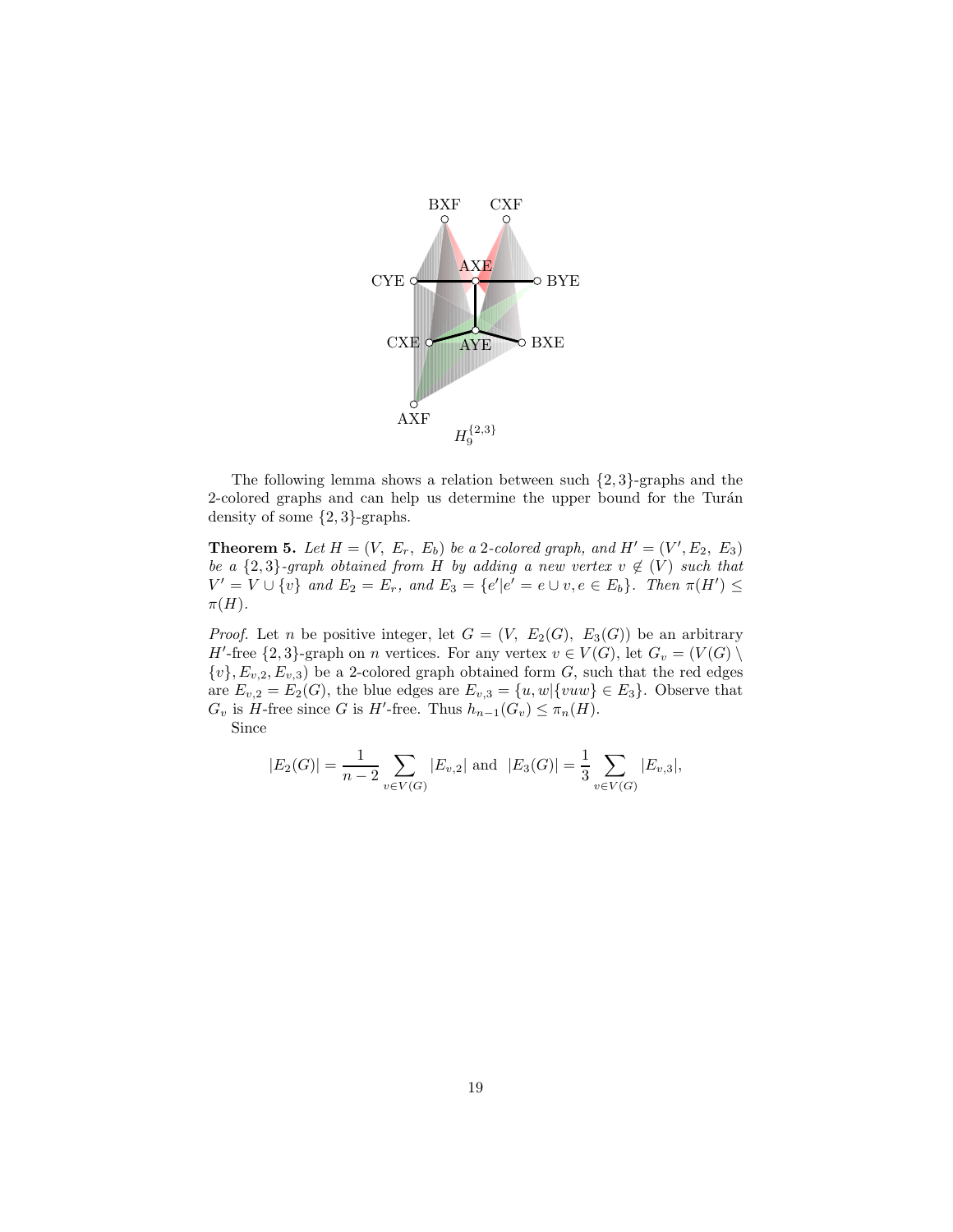Then

$$
h_n(G) = \frac{|E_2(G)|}{\binom{n}{2}} + \frac{|E_3(G)|}{\binom{n}{3}}
$$
  
\n
$$
= \sum_{v \in V(G)} \frac{|E_{v,2}|}{(n-2)\binom{n}{2}} + \sum_{v \in V(G)} \frac{|E_{v,3}|}{3\binom{n}{3}}
$$
  
\n
$$
= \frac{1}{n} \sum_{v \in V(G)} \frac{|E_{v,2}|}{\binom{n-1}{2}} + \frac{1}{n} \sum_{v \in V(G)} \frac{|E_{v,3}|}{\binom{n-1}{2}}
$$
  
\n
$$
= \frac{1}{n} \sum_{v \in V(G)} \left(\frac{|E_{v,2}|}{\binom{n-1}{2}} + \frac{|E_{v,3}|}{\binom{n-1}{2}}\right)
$$
  
\n
$$
\leq \frac{1}{n} \sum_{v \in V(G)} h_{n-1}(G_v)
$$
  
\n
$$
\leq \pi(H).
$$

Therefore  $\pi(H') \leq \pi(H)$ .

So far we couldn't give an upper bound of  $\pi(H_9^{\{2,3\}})$ , but we can show a subgraph of  $\pi(H_9^{\{2,3\}})$  are degenerate using above theorem. Let us observe that if graph of  $\pi(T_9)$  are degenerate using above theorem. Let us observe that if we remove a single vertex  $AXF$  and edges connecting to it, the resulting subhypergraph is  $H_5^{\{2,3\}}$ -colorable, where  $H_5^{\{2,3\}} = ([5], \{12, 13, 34, 125, 135, 345\}).$ 

![](_page_19_Figure_4.jpeg)

Observe that we can also obtain  $H_5^{\{2,3\}}$  from T by adding vertex 5, and connect it with blue edges. Thus we have  $\pi(H_5^{\{2,3\}})=1$ .

In  $H_9^{\{2,3\}}$ , removing a single 2-edge connecting vertices  $AXE$  and  $AYE$ , the resulting sub-graph is  $H_6^{\{2,3\}}$ -colorable, where  $H_6^{\{2,3\}} = ([6], \{34, 35, 134, 235, 456\}).$ However, we don't know the Turán density of  $H_6^{\{2,3\}}$ . We remark that determining the degenerate {2, 3}-hypergraph is still unknown.

## <span id="page-19-0"></span>References

[1] Ajit. Diwan and D. Mubayi . Turan's theorem with colors. (2006).

 $\Box$